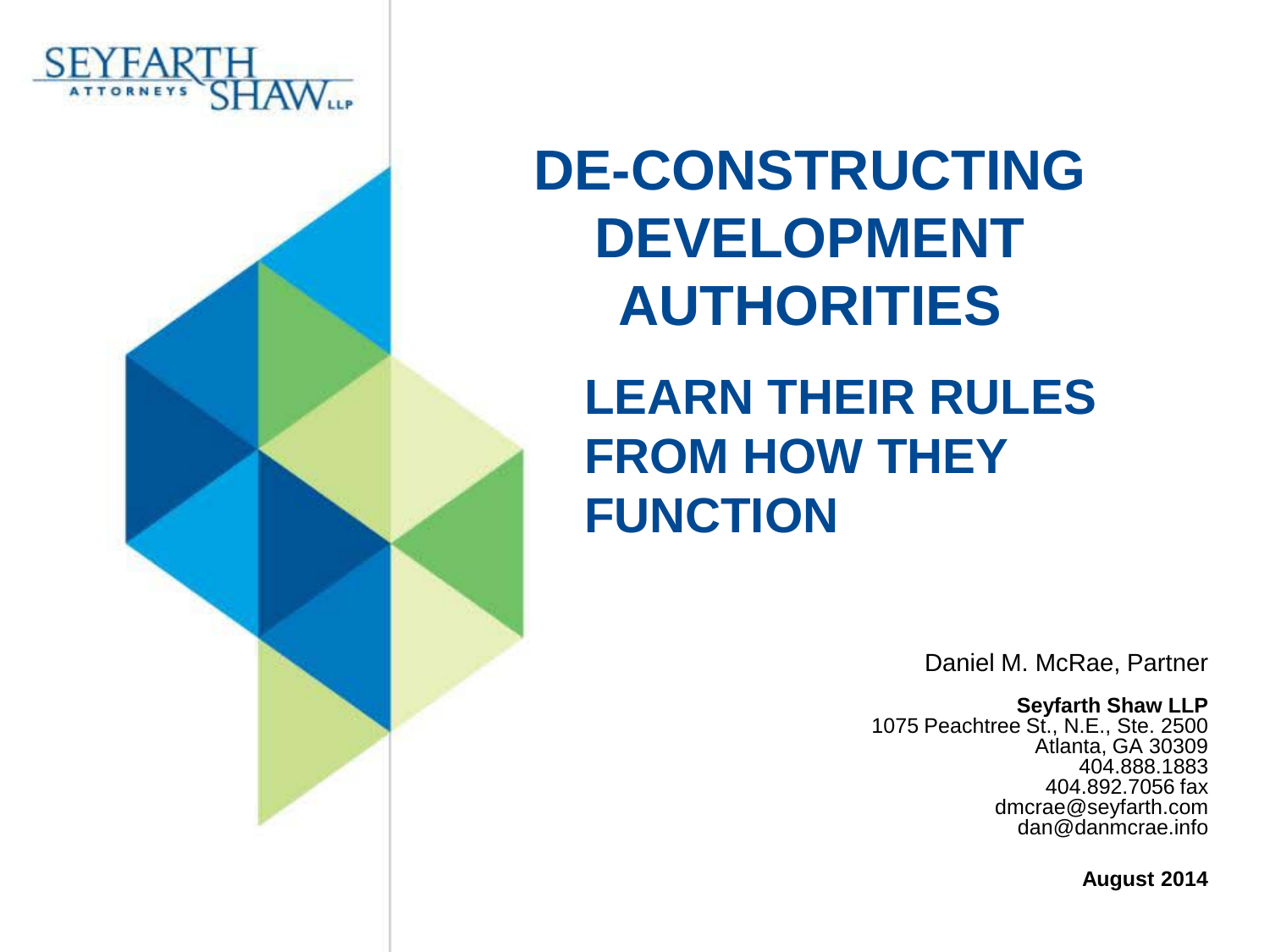# **DEVELOPMENT AUTHORITY- CENTRIC**

►DEVELOPMENT AUTHORITIES HAVE LONG BEEN THE PREMIER TOOL USED FOR ECONOMIC DEVELOPMENT IN GEORGIA

►TODAY, IT'S COMPLICATED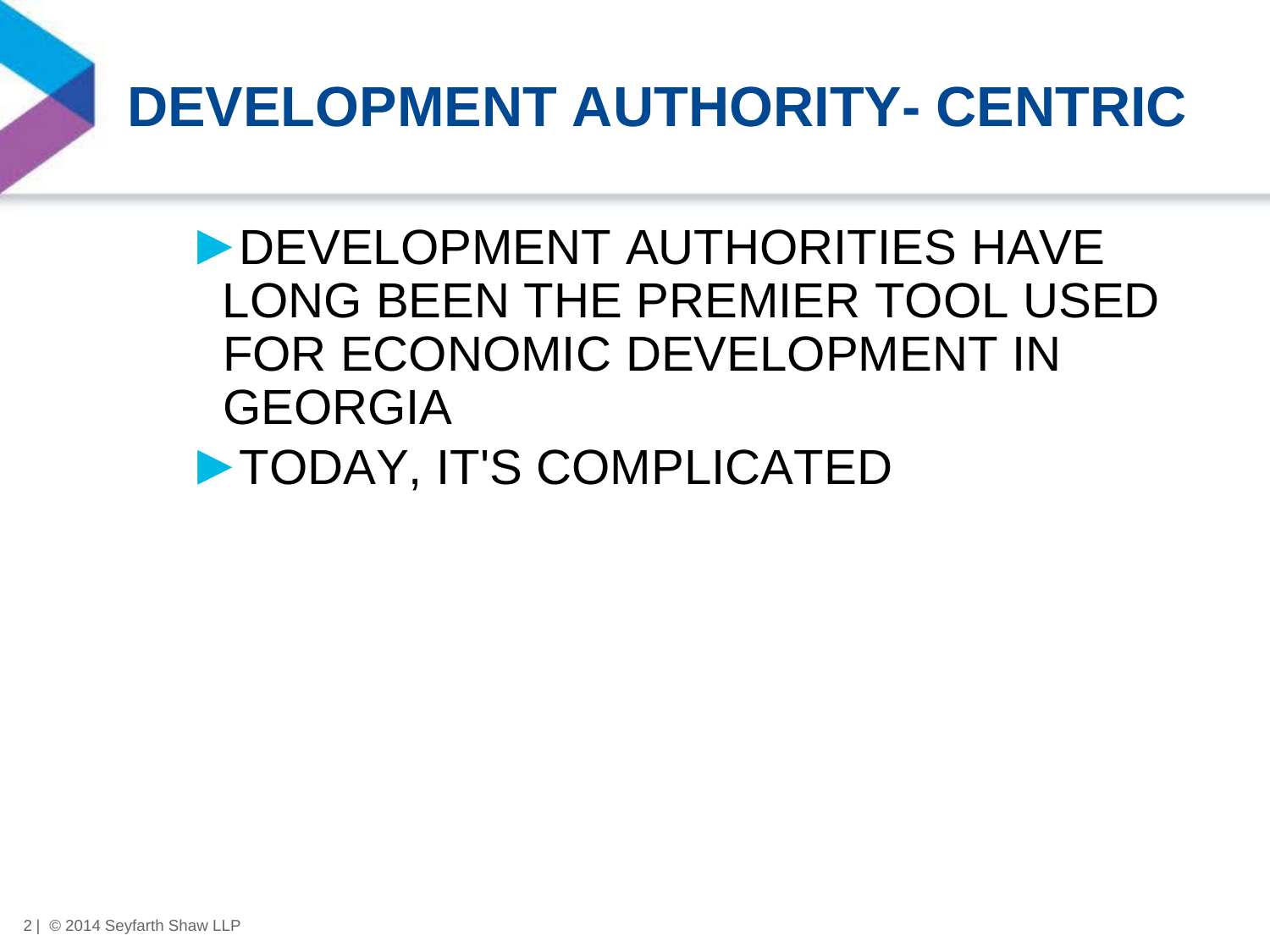# **FOCUS ON DEVELOPMENT AUTHORITIES**

- TODAY, MORE THAN EVER, WE HAVE NEW DEVELOPMENT AUTHORITIES, NEWLY RE-ORGANIZED DEVELOPMENT AUTHORITIES, AND TURNOVER (NEW MEMBERS) ON DEVELOPMENT AUTHORITY BOARDS
- IF YOU ARE NEW
- OR IF YOU JUST WANT TO LEARN WHAT'S NEW…
- THEN LET'S GET ORIENTED!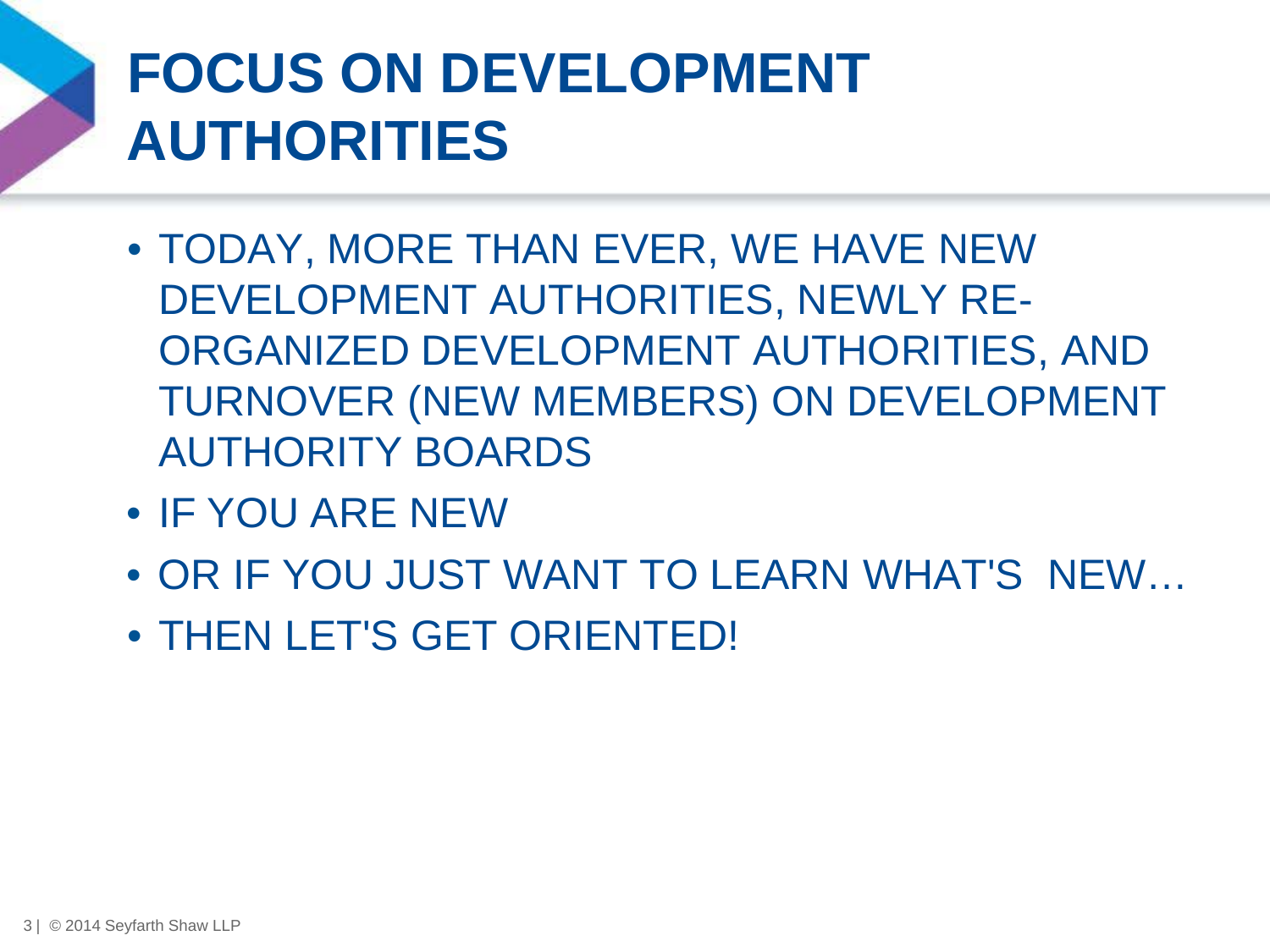## **LEARN THEIR RULES** DE-CONSTRUCTING DEVELOPMENT AUTHORITIES

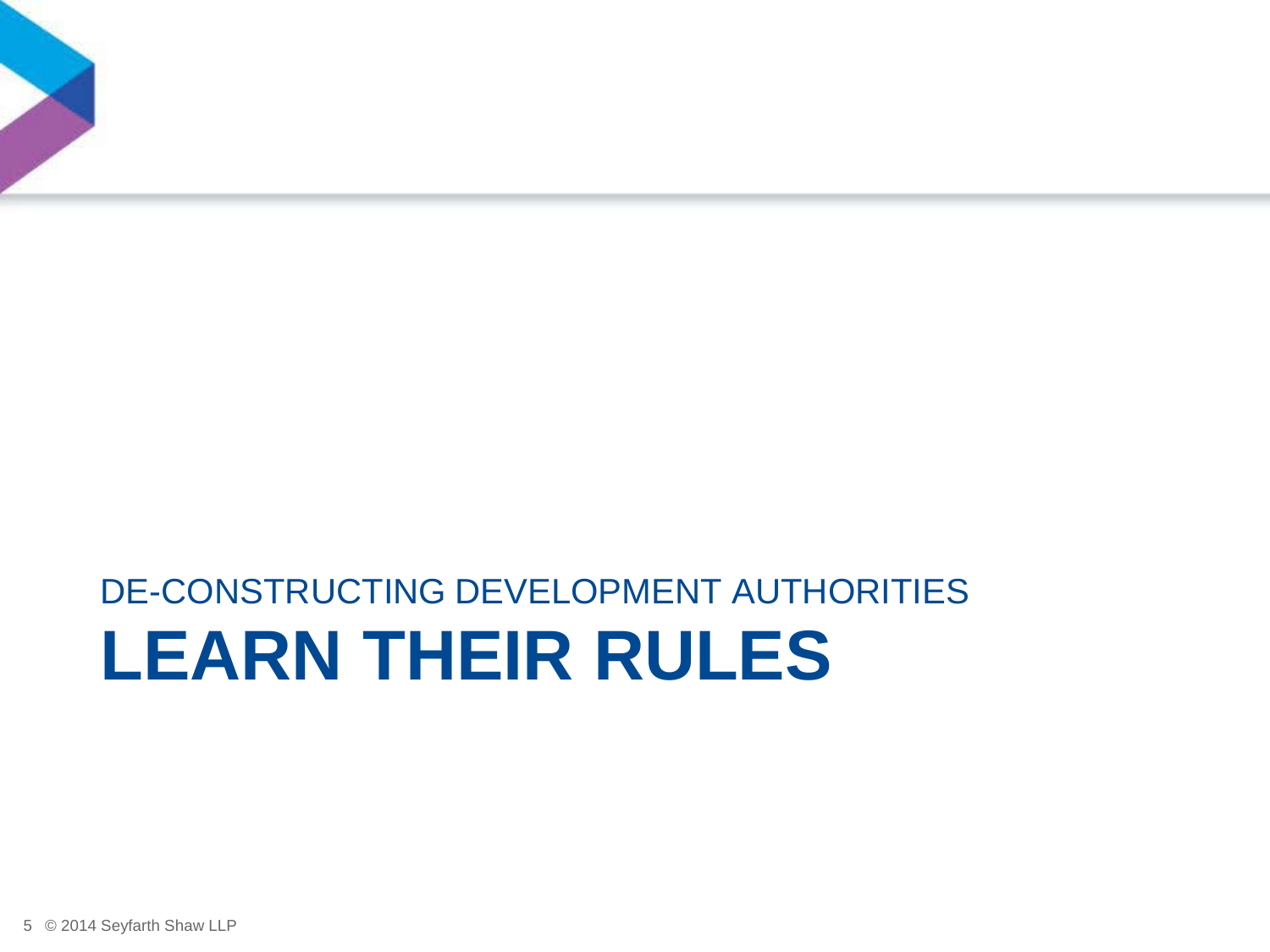# **DRAW ON WHAT YOU ALREADY KNOW**

- A HIERARCHY OF RULES GOVERNS A BUSINESS **CORPORATION**
- THAT'S YOUR POINT OF REFERENCE FOR UNDERSTANDING DEVELOPMENT AUTHORITIES
- …. AND- THEIR COUSINS (THE OTHER TYPES OF PUBLIC BODIES THAT ARE IMPORTANT IN ECONOMIC DEVELOPMENT)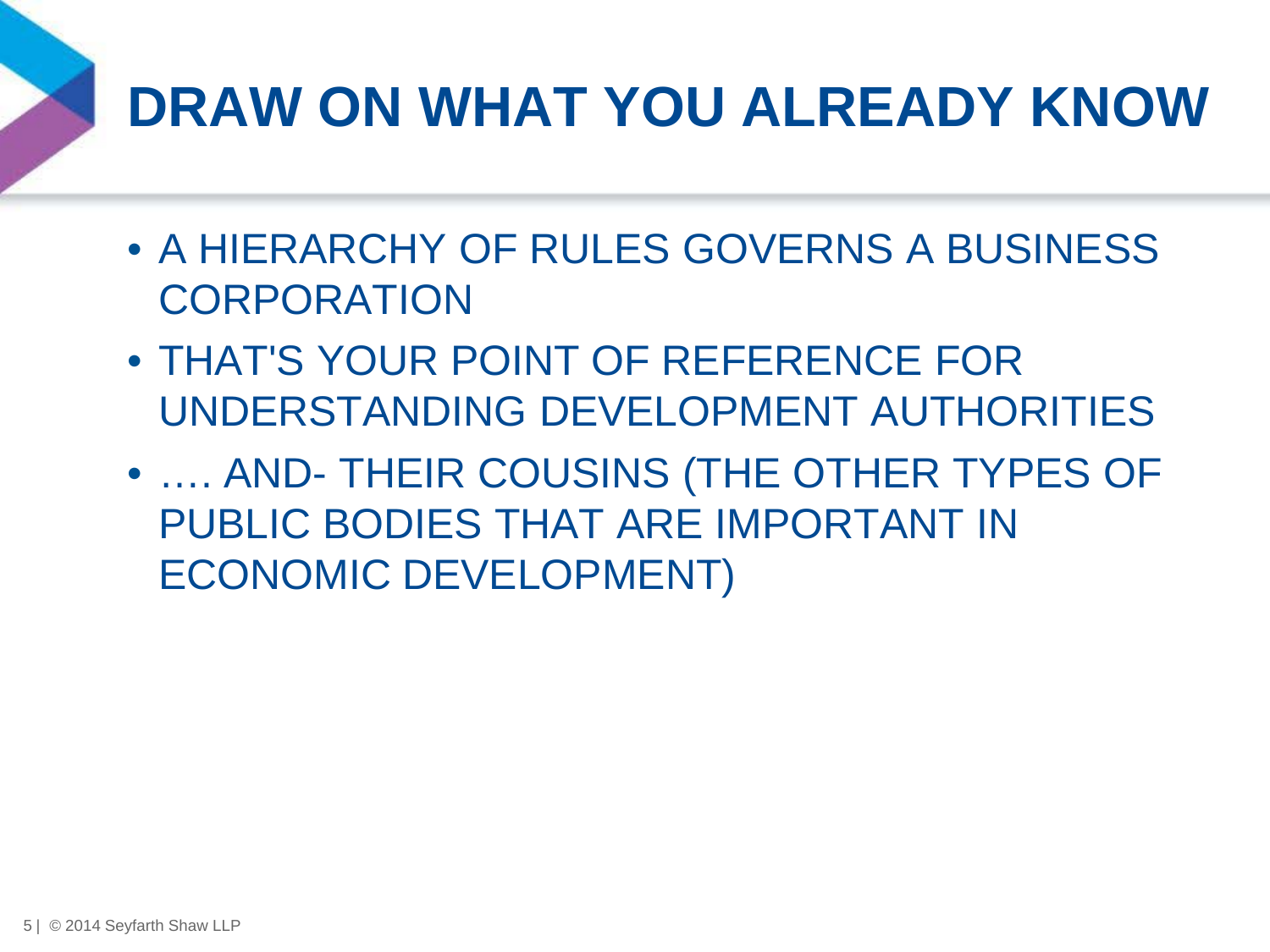# **NOT JUST ANY CORPORATION**

- A DEVELOPMENT AUTHORITY IS A TYPE OF "PUBLIC CORPORATION." See O.C.G.A. Sec. 36-62-2(1).
- BUT IT'S NOT JUST ANY CORPORATION.
- IT FUNCTIONS DIFFERENTLY THAN A PRIVATE CORPORATION.
- IT ALSO FUNCTIONS DIFFERENTLY THAN ITS COUSINS.

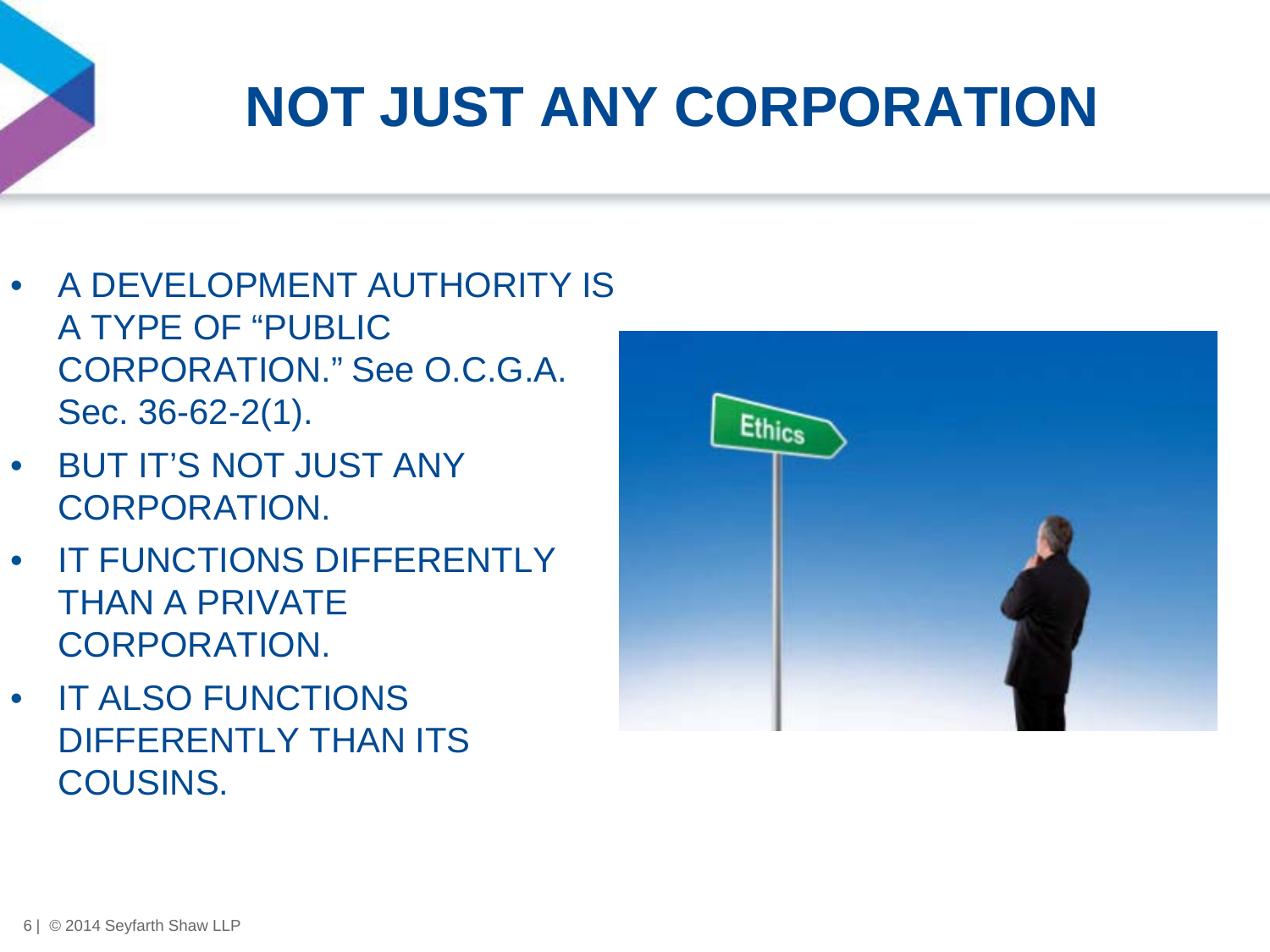## **SOME COUSINS ARE NOT LEGAL ENTITIES**

| <b>LEGAL ENTITY</b>                                  | <b>NOT A LEGAL ENTITY</b>       |  |
|------------------------------------------------------|---------------------------------|--|
|                                                      |                                 |  |
| Redevelopment Agency (Redevelopment Powers Law)      | <b>Tax Allocation District</b>  |  |
|                                                      |                                 |  |
| Urban Redevelopment Agency (Urban Redevelopment Law) | <b>Special Tax District</b>     |  |
|                                                      |                                 |  |
|                                                      |                                 |  |
|                                                      | <b>Business Improvement</b>     |  |
| <b>Community Improvement District</b>                | <b>District</b>                 |  |
|                                                      |                                 |  |
|                                                      |                                 |  |
|                                                      |                                 |  |
| <b>Land Bank</b>                                     | <b>Targeted Employment Area</b> |  |
|                                                      |                                 |  |
| Public Facilities Authority/ Building Authority      | <b>Opportunity Zone</b>         |  |
|                                                      |                                 |  |
| Water & Sewer Authority                              | <b>Enterprise Zone</b>          |  |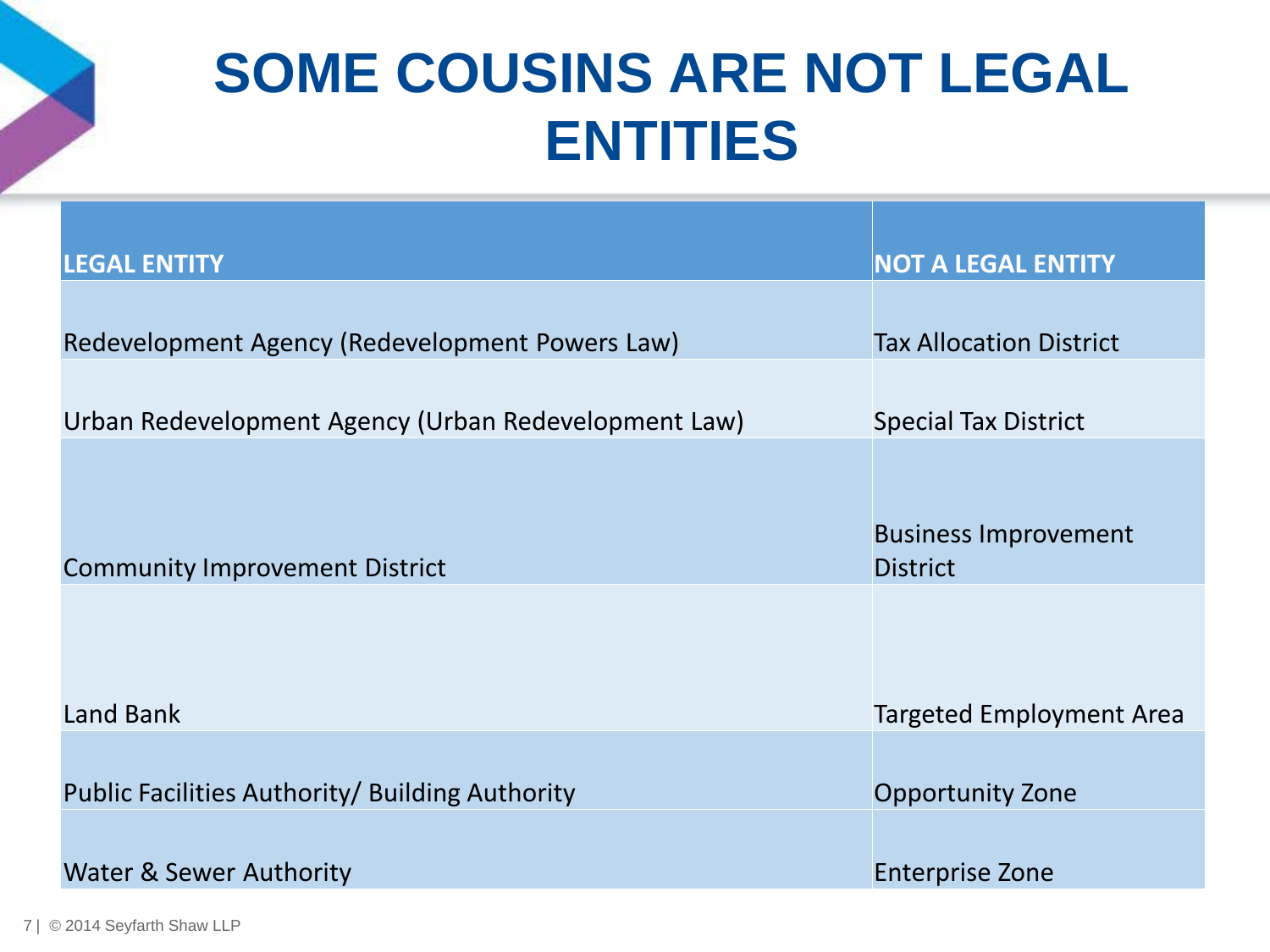

#### **THE HIERARCHY OF A DEVELOPMENT AUTHORITY**

MOST "IN CHARGE" AT THE TOP

LEAST "IN CHARGE" AT THE BOTTOM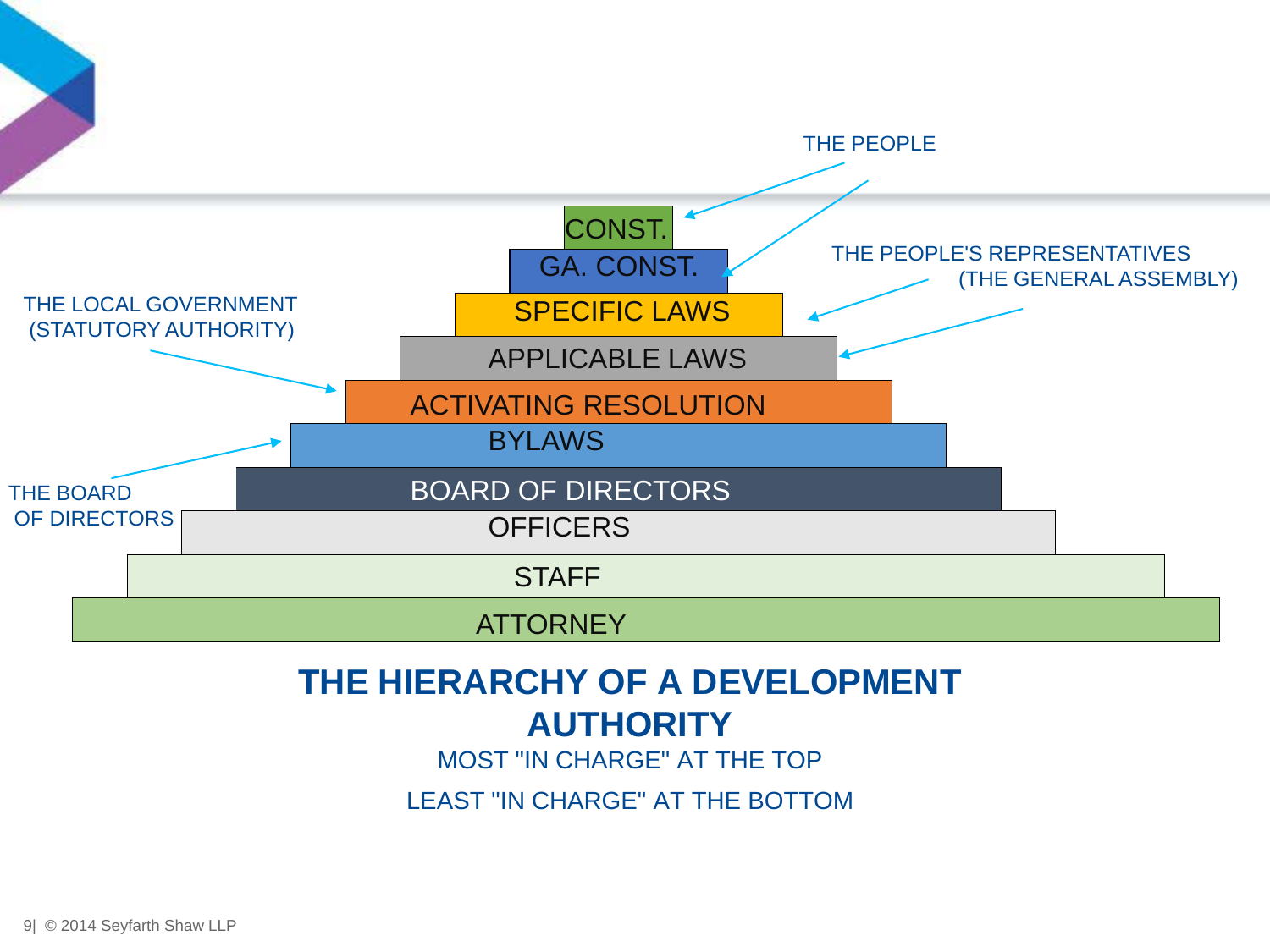# **GEORGIA CONSTITUTION**

- DEFINES "GOVERNMENTAL MISSION" OF DEVELOPMENT AUTHORITY
- Statutory development authority- "trade, commerce, industry and employment opportunities"
- Constitutional development authority- usually similar
- STATUTORY (AND MOST CONSTITUTIONAL) DEVELOPMENT AUTHORITIES CAN ONLY CARRY OUT PROJECTS FOR PRIVATE SECTOR
	- EXCEPTION- PROPER PUBLIC/PRIVATE PARTNERSHIPS

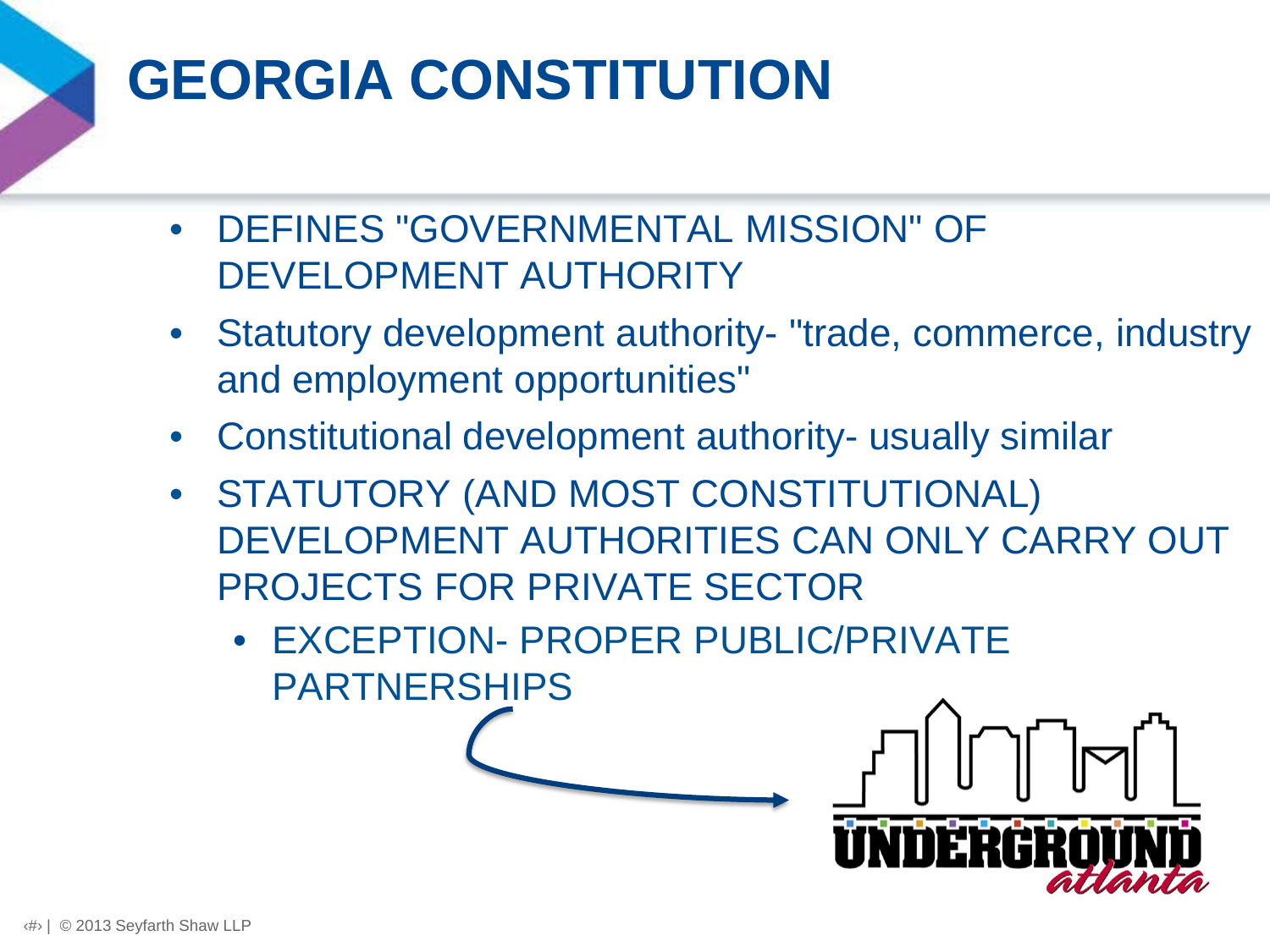# **GEORGIA CONSTITUTION- COUSINS**

| <b>PUBLIC BODY</b>                                      | <b>PUBLIC</b><br><b>PROJECTS?</b> | <b>PRIVATE</b><br><b>PROJECTS?</b> |
|---------------------------------------------------------|-----------------------------------|------------------------------------|
| Redevelopment Agency (Redevelopment<br>Powers Law)      | <b>Yes</b>                        | Yes (if<br>redevelopment)          |
| Urban Redevelopment Agency (Urban<br>Redevelopment Law) | Yes                               | Yes (if<br>redevelopment)          |
| <b>Community Improvement District</b>                   | <b>Yes</b>                        | <b>No</b>                          |
| <b>Public Facilities Authority</b>                      | Yes                               | Depends on<br>statute              |

‹#› | © 2013 Seyfarth Shaw LLP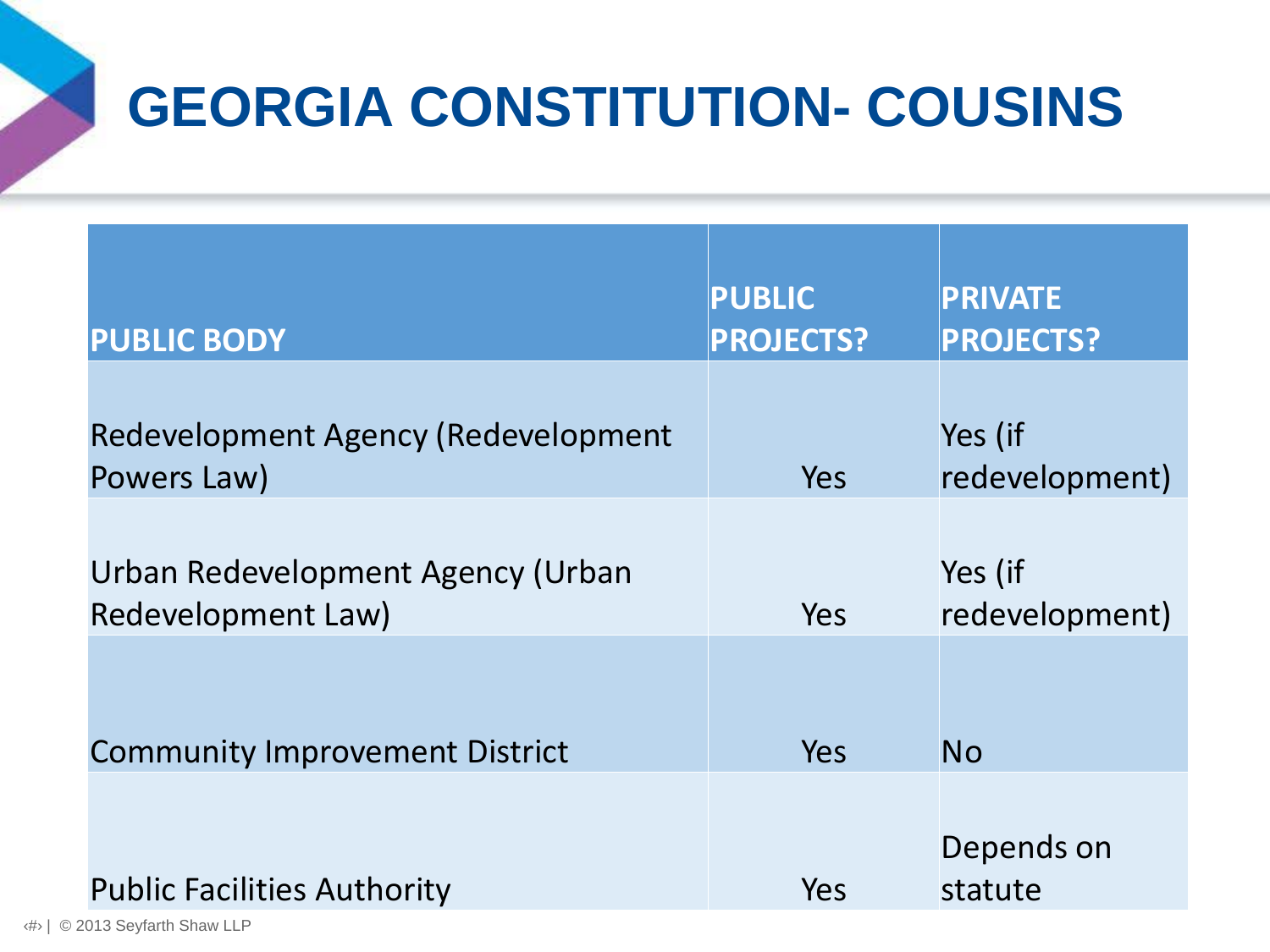# **GEORGIA CONSTITUTION**

- PROHIBITS PUBLIC SECTOR FROM CONFERRING A "GIFT OR GRATUITY" ON THE PRIVATE **SECTOR**
- PROHIBITS STATUTORY LOCAL AUTHORITIES FROM ROAD CONSTRUCTION PROJECTS INVOLVING LOCAL GOVERNMENTS
- AUTHORIZES STATE, LOCAL GOVERNMENTS, AND LOCAL AUTHORITIES TO ENTER INTO CONTRACTS AMONG THEMSELVES FOR UP TO 50 YEARS

#### Georgia Constitution of 1777

Whereas the conduct of the Legislature of Great Britain for many years past has been so oppressive on the people of America that of late years they have plainly declared and asserted a right to raise taxes upon the people of America, and to make laws to bind them in all cases whatsoever, without their consent; which conduct being repugnant to the common rights of mankind, hath obliged the Americans, as freemen, to oppose such oppressive measures, and to assert the rights and privileges they are entitled to by the laws of nature and reason; and accordingly it hath been done by the general consent of all the people of the States of New Hampshire, Massachusetts Bay, Rhode Island, Connecticut, New York, New Jersey, Pennsylvania, the counties of New Castle, Kent, and Sussex on Delaware, Maryland, Virginia, North Carolina, South Carolina, and Georgia, given by their representatives met together in general Congress, in the city of Philadelphia;

> Local government can "bind its successors" to intergovernmental agreement.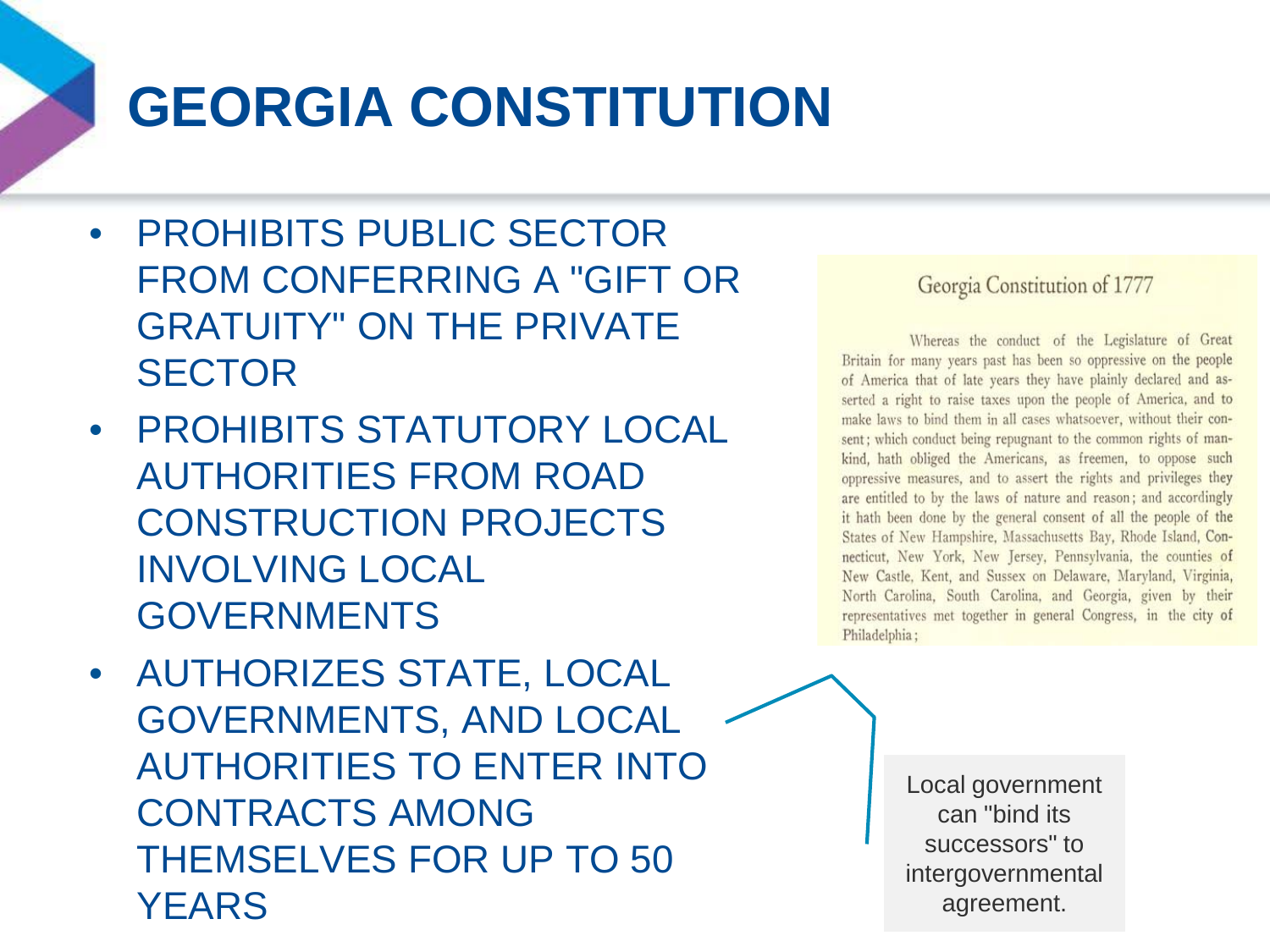## **GENERAL ASSEMBLY- SPECIFIC LAWS TYPES OF DEVELOPMENT AUTHORITIES**

#### • "Statutory"

► Created by General Assembly under Development Authorities Law

- **After Attorney General Opinion** ruled against Industrial Development Authorities
	- 1963 Industrial Development Authorities Law
- ▶ Constitution was amended to authorize development authorities
- ►Statewide pattern
	- 1969 and later
- ▶ Activation by City or County required



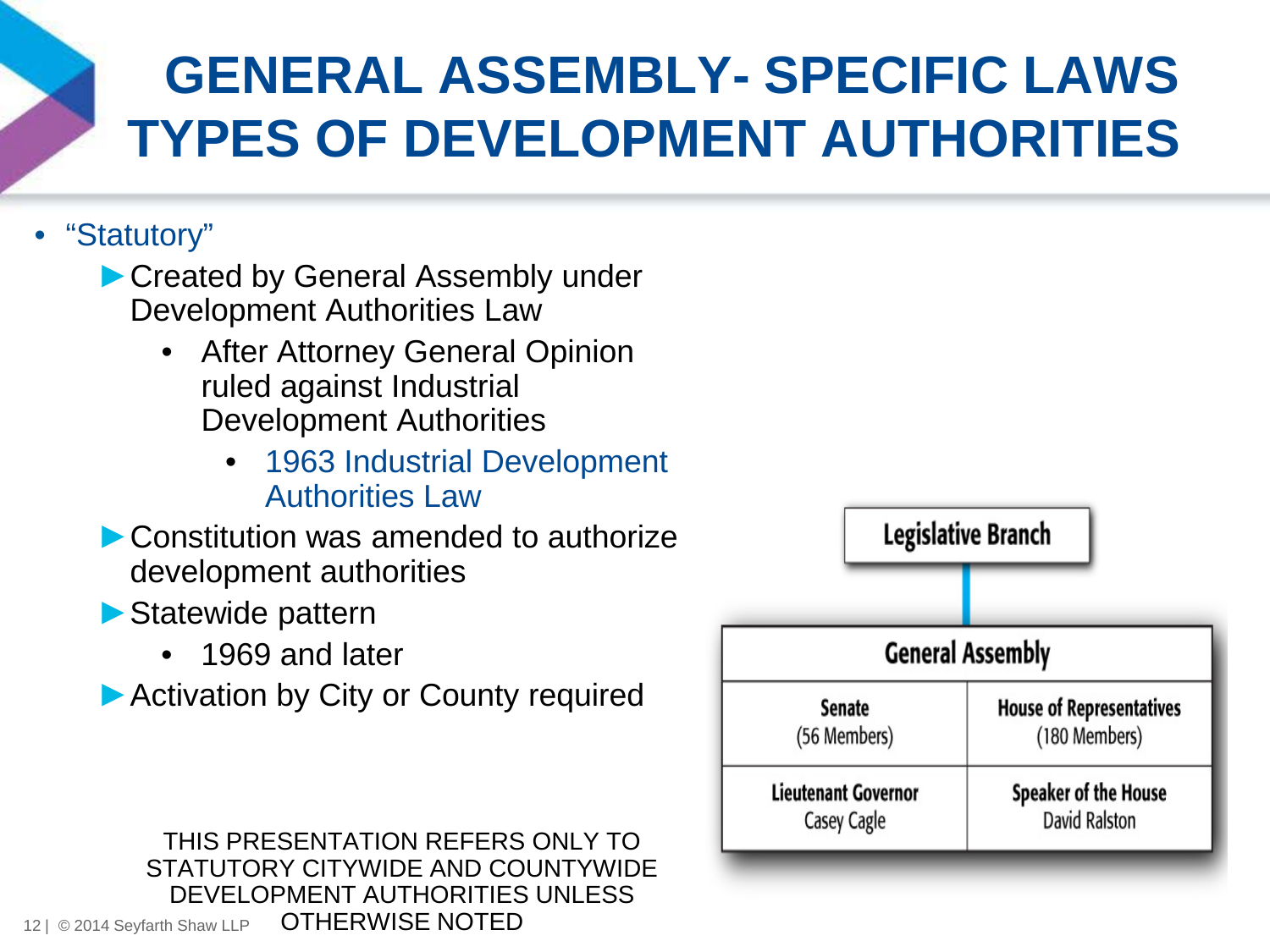## **GENERAL ASSEMBLY- SPECIFIC LAWS TYPES OF DEVELOPMENT AUTHORITIES**

#### • "Constitutional"

- ►Pursuant to Local Constitutional Amendment ("LCA")
- ▶ 1987 and earlier
- ► Each LCA is different
- ▶Initiated by local act referendum was required
- Local Act (of General Assembly, not under home rule powers)
	- ▶ Prior to 1969
	- ▶ No referendum required
	- ►Each Local Act is different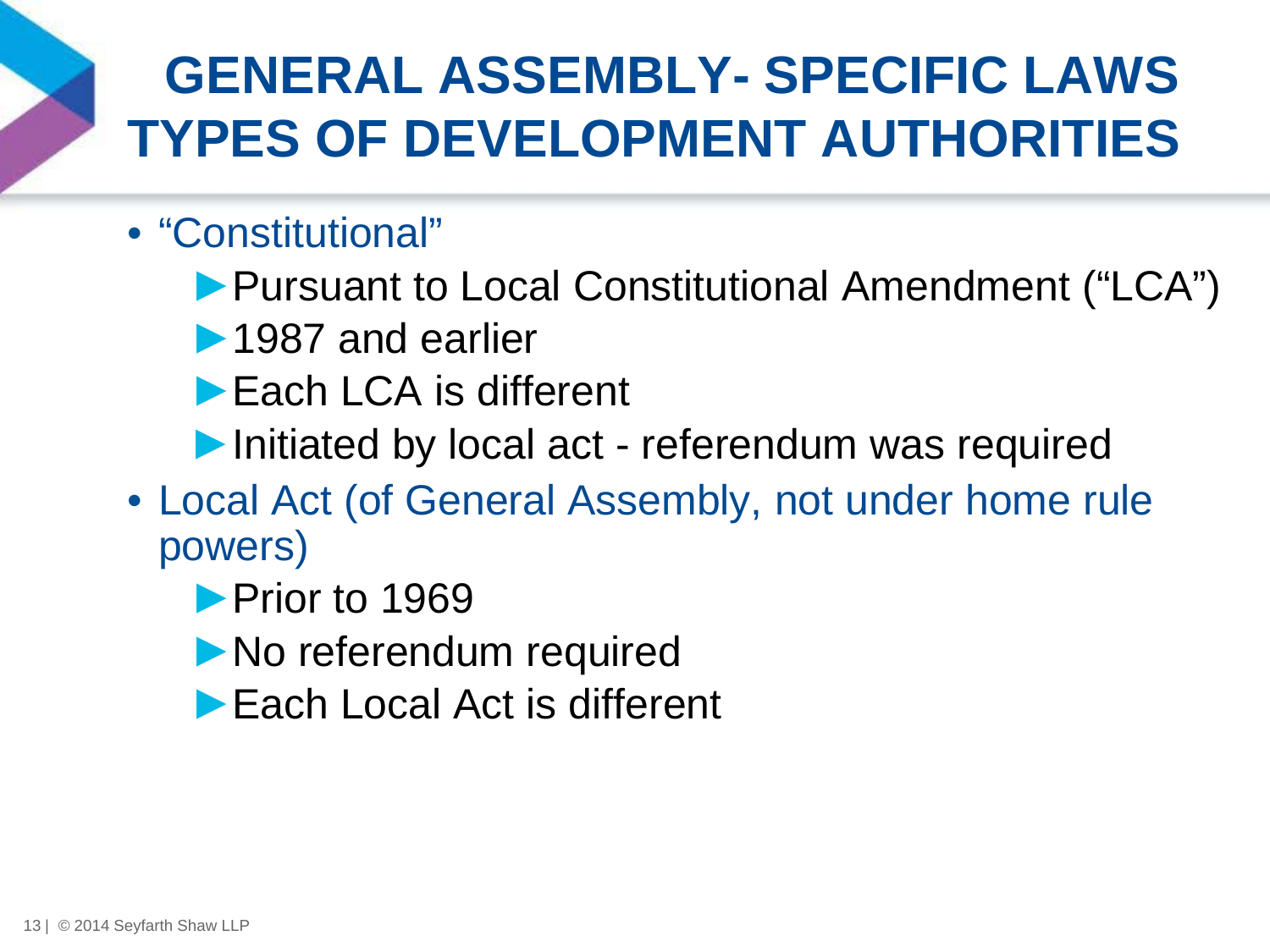

# **GENERAL ASSEMBLY- APPLICABLE LAWS**

## Applicable Laws

- ►Example: Open Meetings Act, O.C.G.A. Sec. 50-14-1 *et seq*.,
- ►Example: Open Records Act, O.C.G.A. Sec. 50-18-70, *et seq*.
- ▶ Example: State Code of Ethics, O.C.G.A. Sec. 45-10-3

CID is not created by general statute so is not subject to Code of Ethics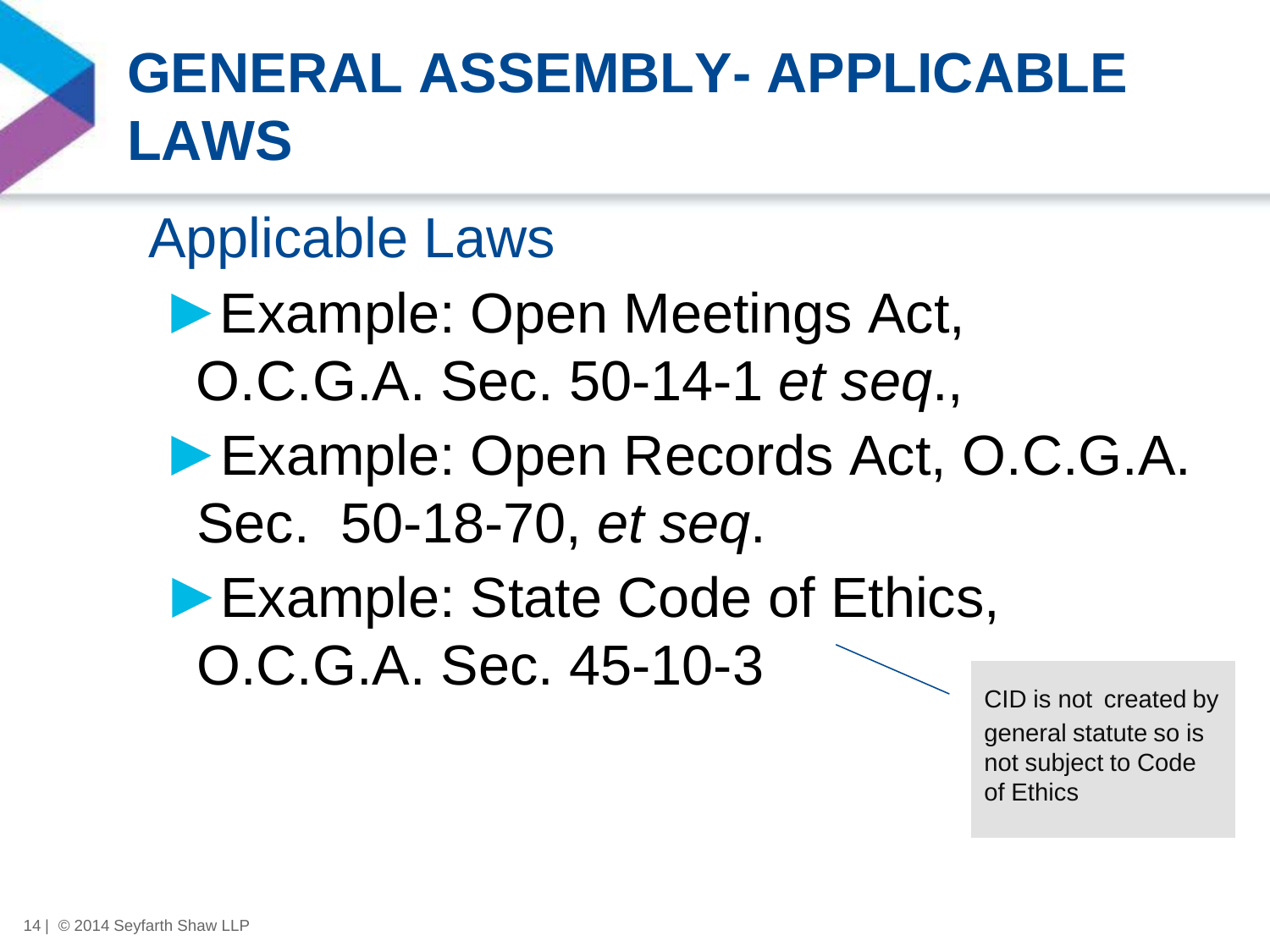

# **GENERAL ASSEMBLY- APPLICABLE LAWS**

#### Applicable Laws

- ►Example: Georgia Local Government Public Works Construction Law. O.C.G.A. Sec. 36-91-1 *et seq.*
	- for development authority projects
	- doesn't cover properly structured projects for prospects

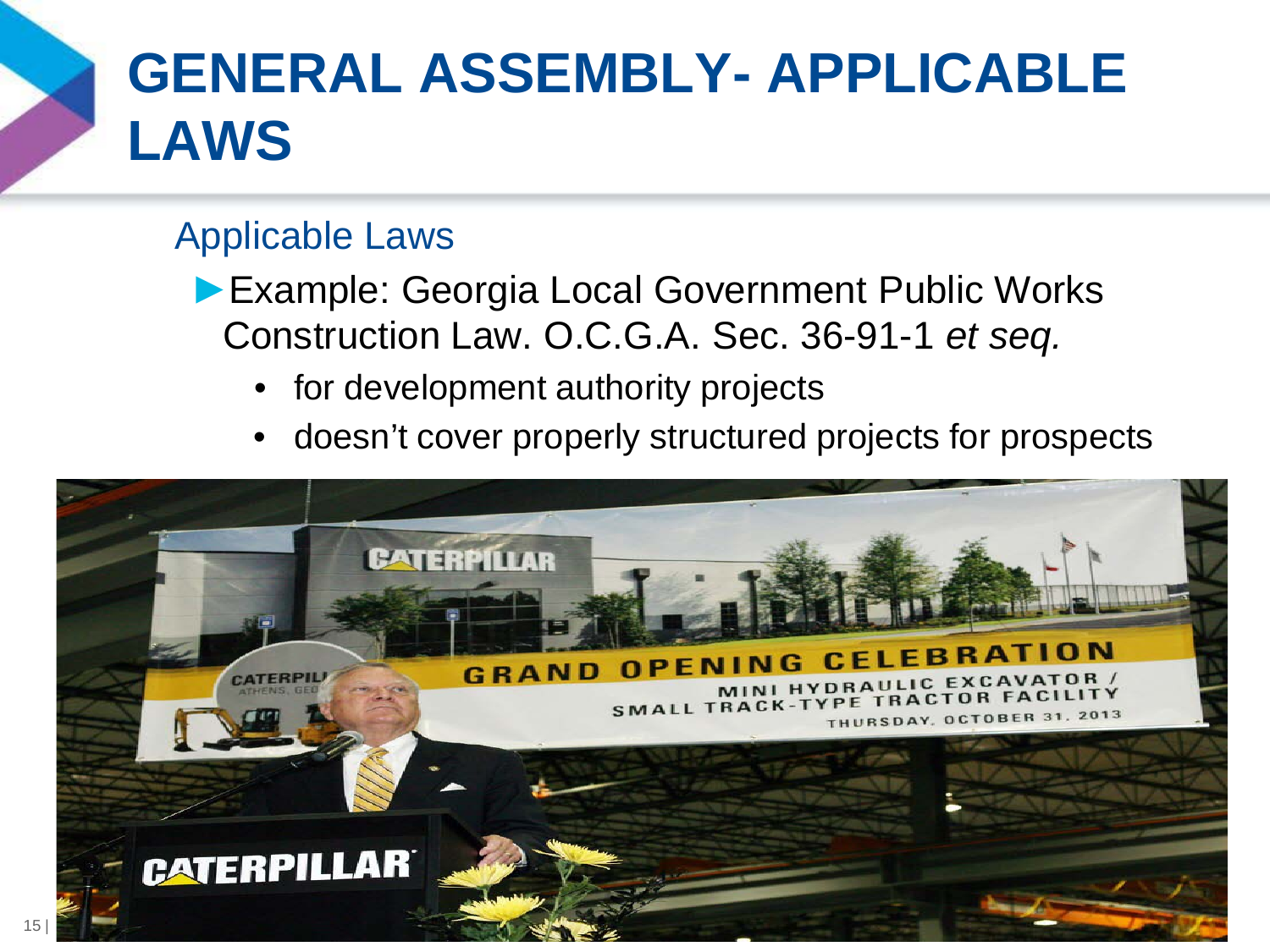# **LOCAL GOVERNMENT**

- ADOPTS AN ACTIVATING RESOLUTION
	- IF A STATUTORY **AUTHORITY**
- APPOINTS THE DIRECTORS
	- ALL DIRECTORS-STATUTORY AUTHORITY
	- SOME OR ALL DIRECTORS-**CONSTITUTIONAL AUTHORITY** 
		- DEPENDS ON LOCAL **CONSTITUTIONAL** AMENDMENT (LCA)

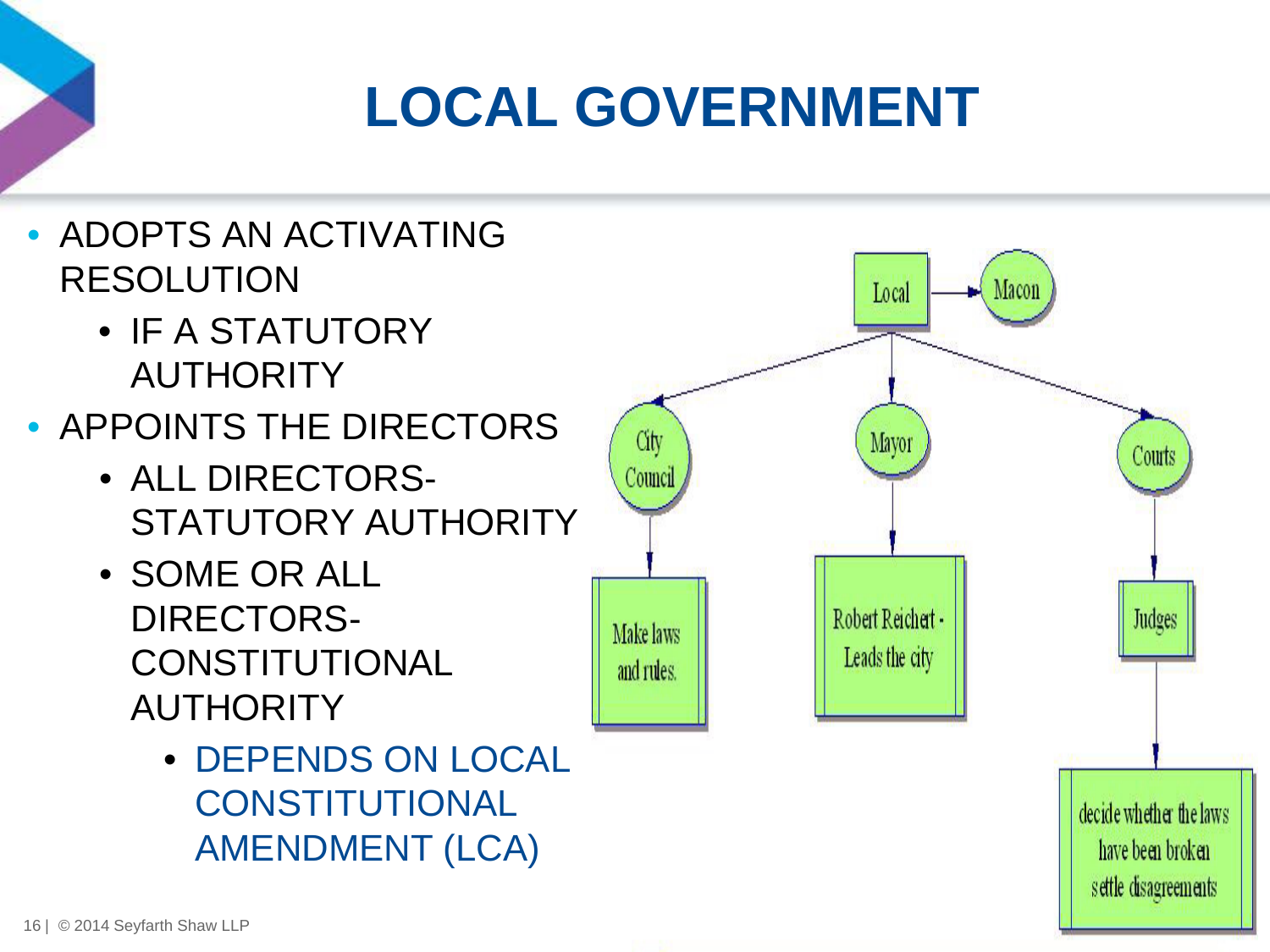# **LOCAL GOVERNMENT**

#### • Appoints the Directors

- Statutory development authority: Directors 7-9, as appointed by local government; terms (after first directors), 4 years; must reside within borders of local government; directors not compensated except per diem if county of 550,000 or more.
- Constitutional development authority: Directors- Local constitutional Amendment (LCA) and enabling legislation (local acts) determine number and qualifications of directors and their term of office. Provisions usually can't be changed.



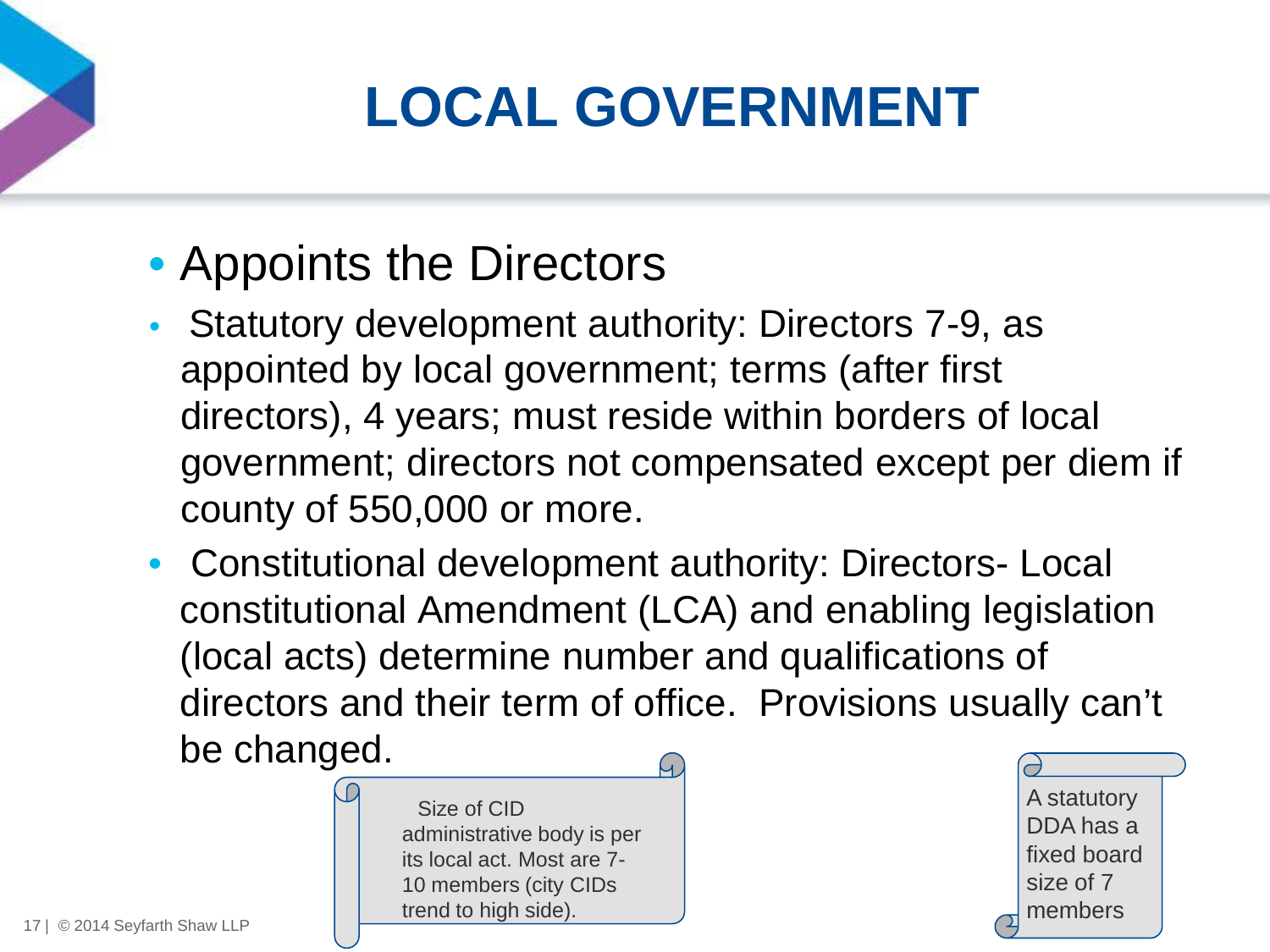# **BYLAWS**

Development Authority Bylaws

• Adopted by Board of Directors

- **COMMON** MISCONCEPTION-CITY APPROVES DDA BYLAWS (IT DOESN'T)
- Best to cover only what law doesn't cover for you
	- Example- meeting schedule, who can call unscheduled (special) meetings, terms of officers and when elected
	- Example- don't cover director qualifications (that's in the law and can change)
- Directors can amend bylaws but must comply with bylaws meanwhile, including amendment procedures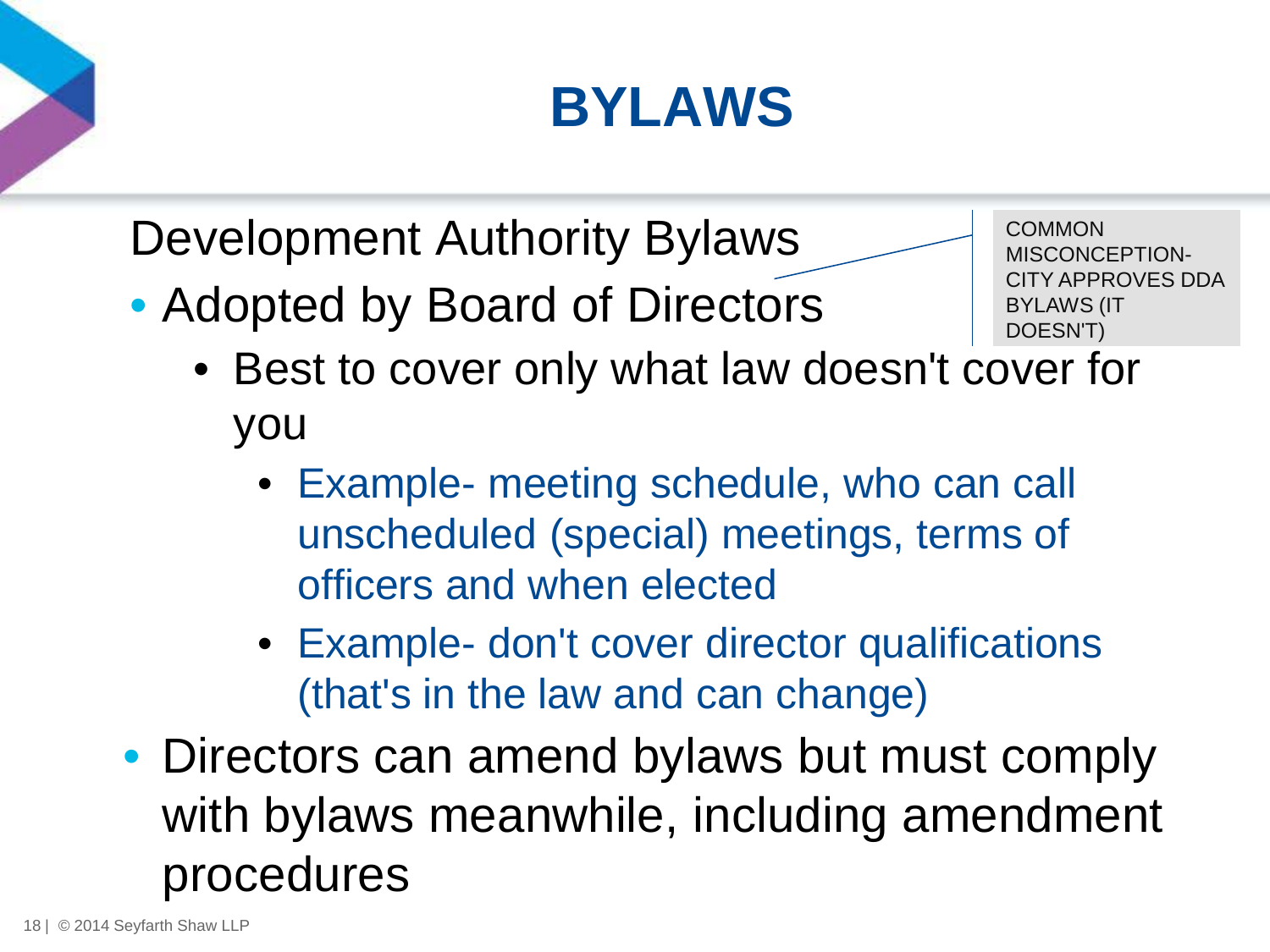

SETS POLICY AND ADOPTS RESOLUTIONS

• Statutory development authority- resolutions must be adopted by majority of whole board, not just majority of a quorum. O.C.G.A. Sec. 36-62-4(b)

> DDA acts by majority of quorum except issuing debt requires approval by majority of whole board

Exception: vote to go into Executive Session (requires majority of a quorum)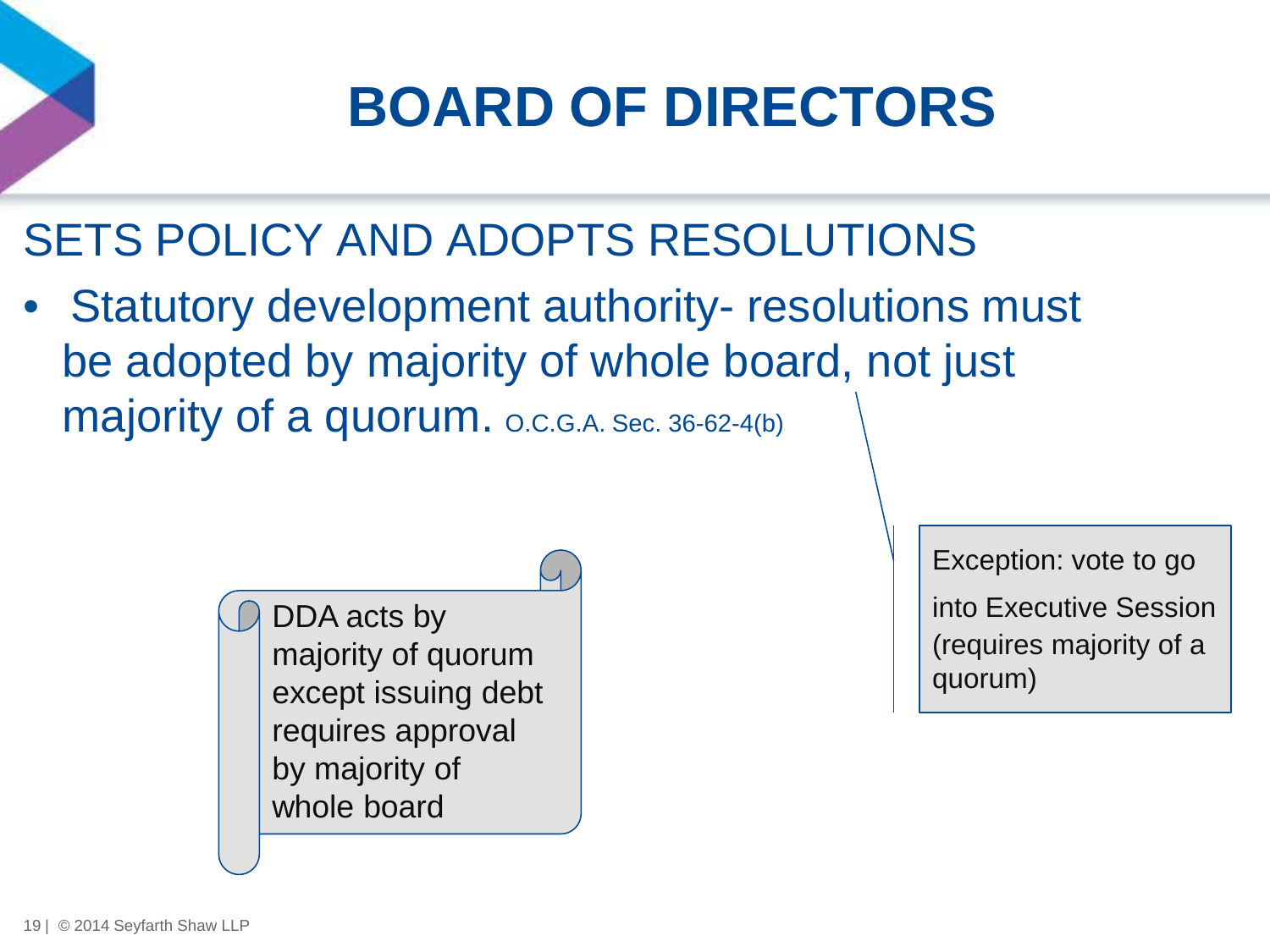# **BOARD OF DIRECTORS**

#### SETS POLICY AND ADOPTS RESOLUTIONS

- Statutory development authority: Directors- one elected official may be director; directors can't be removed by local government. Local government can't dissolve development authority if bonds outstanding.
- Constitutional development authority: Directors -most provide for some elected official representation on board; some have removal provisions. Dissolution requires referendum and unlikely to be effective if bonds outstanding.

Land Bank- A land bank member may remove any board member appointed by that land bank member.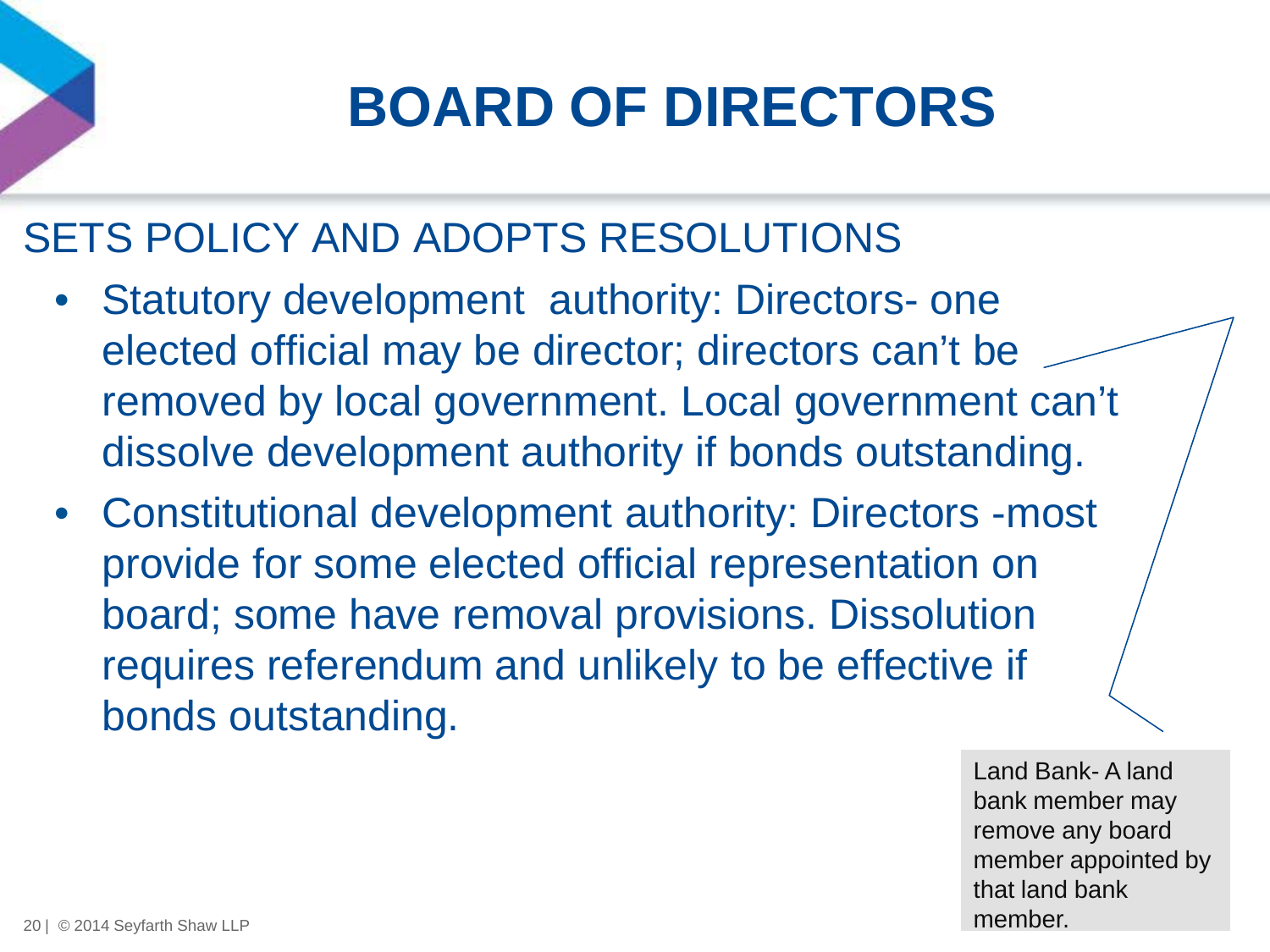# **OFFICERS**

- ELECTED BY BOARD OF DIRECTORS
- Statutory development authority
	- Chairman and Vice-Chairman
		- Have to be directors

URA- local government appoints Chairman and Vice-Chairman (have to be Commissioners/members)

- Secretary and Treasurer or Secretary-Treasurer
	- OK if not directors
- Constitutional development authority- per Local Constitutional Amendment (LCA) and bylaws
- CARRY OUT POLICY AND IMPLEMENT RESOLUTIONS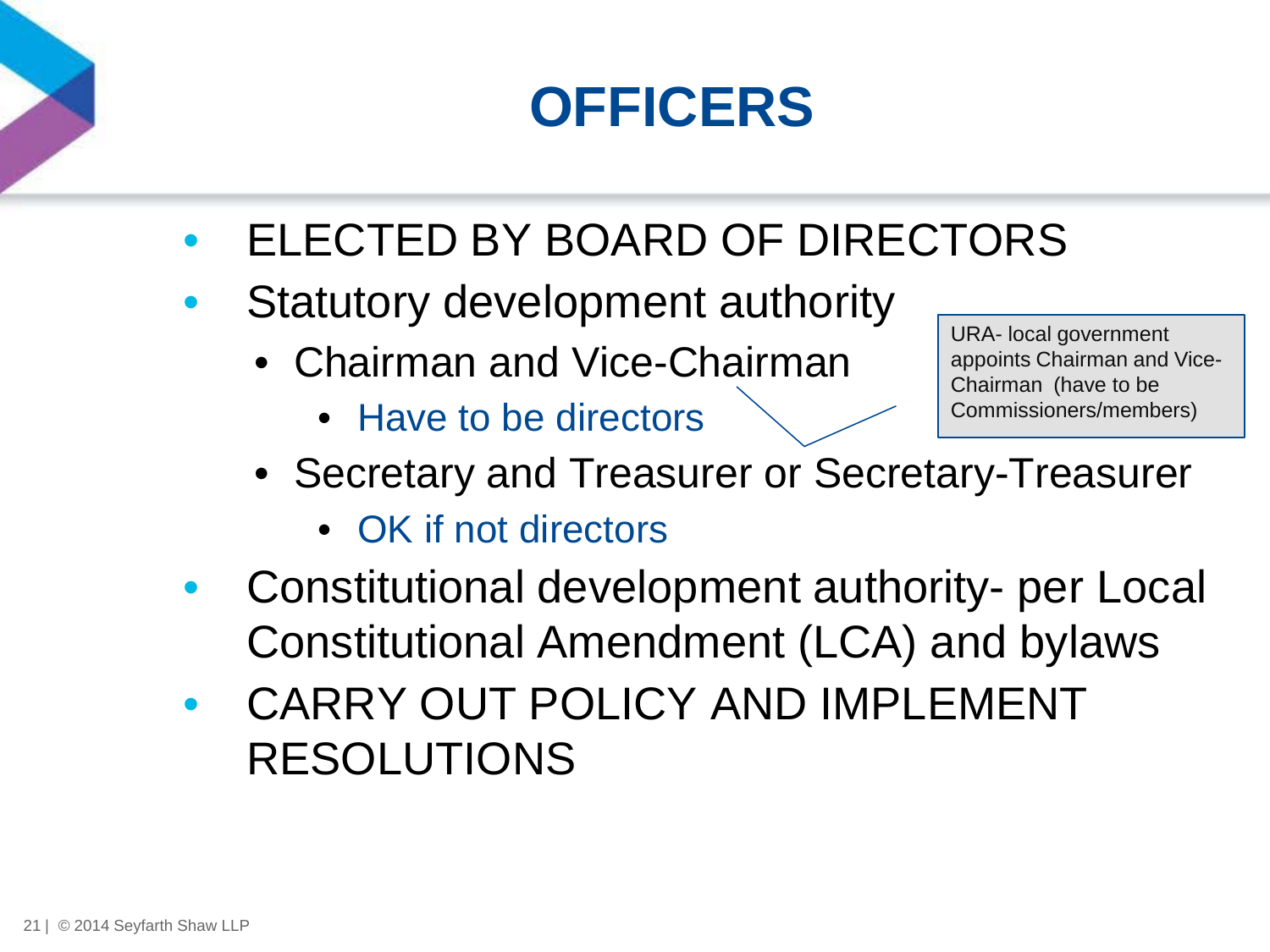## **STAFF**

- Provides Support to Officers and Board
- Can be compensated
- Avoid self-supervision, conflicts of interest

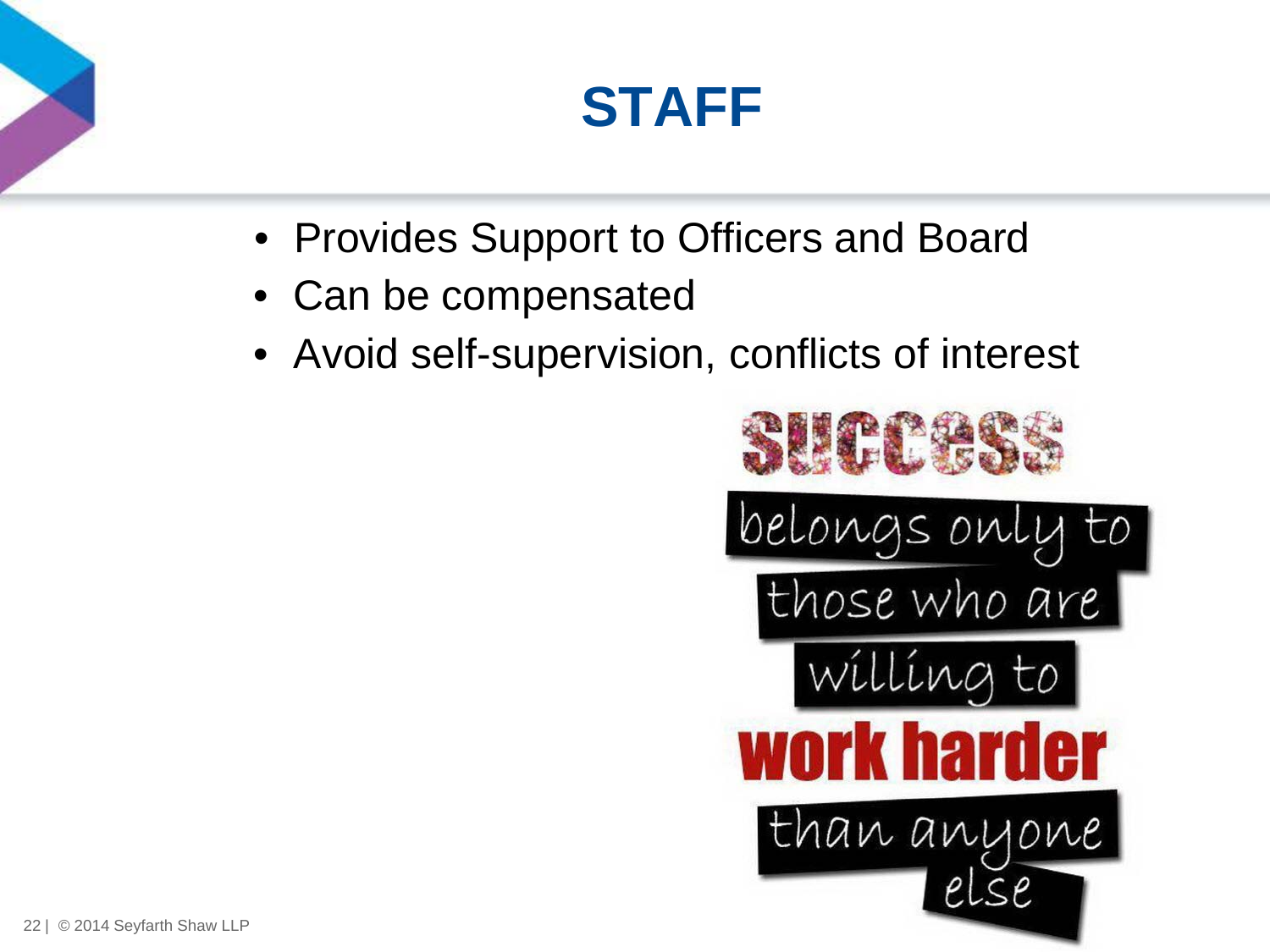# **ATTORNEY**

- Development authority engages its own attorney
	- Local government attorney not automatically attorney for development authority
	- If engaged by development authority, conflicts of interest can arise
	- Example- intergovernmental agreement
- Advises board, officers and staff
- Represents interests of development authority
	- For example, acts as its "Issuer's Counsel" when it issues revenue bonds

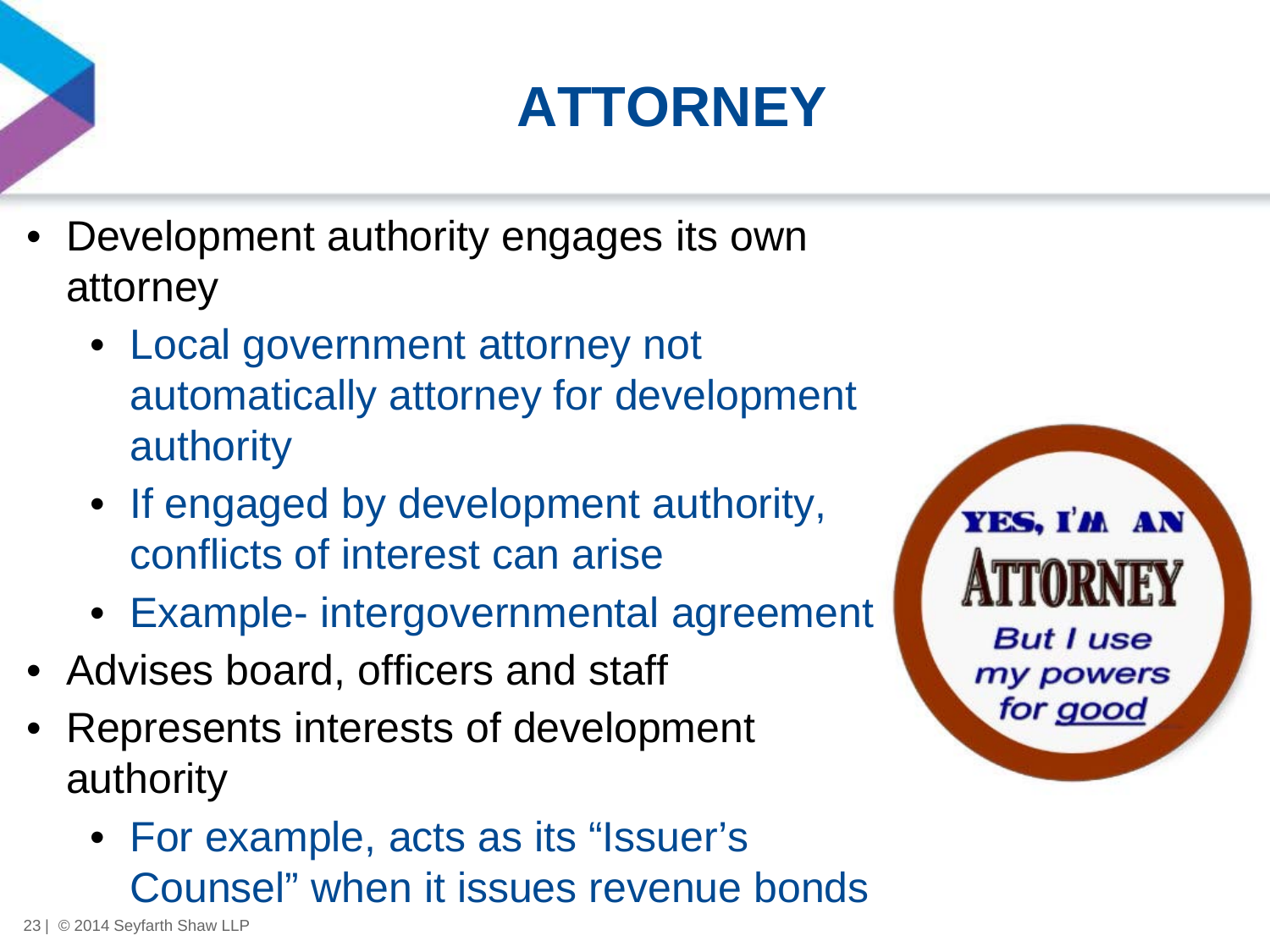## **HOW THEY FUNCTION** DE-CONSTRUCTING DEVELOPMENT AUTHORITIES

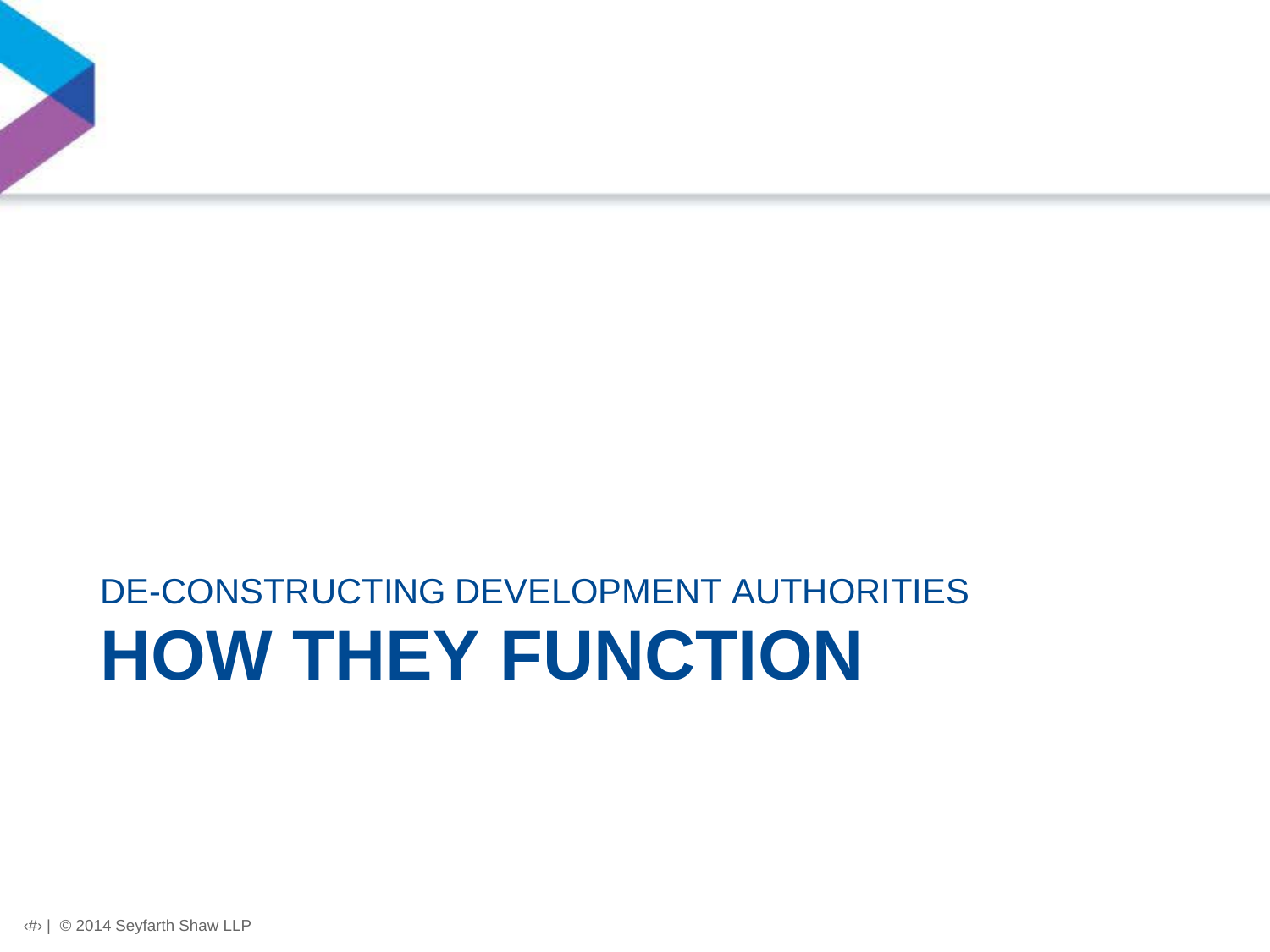# **FUNCTION- BONDS FOR TITLE Example- provide prospect with property tax savings and grant**

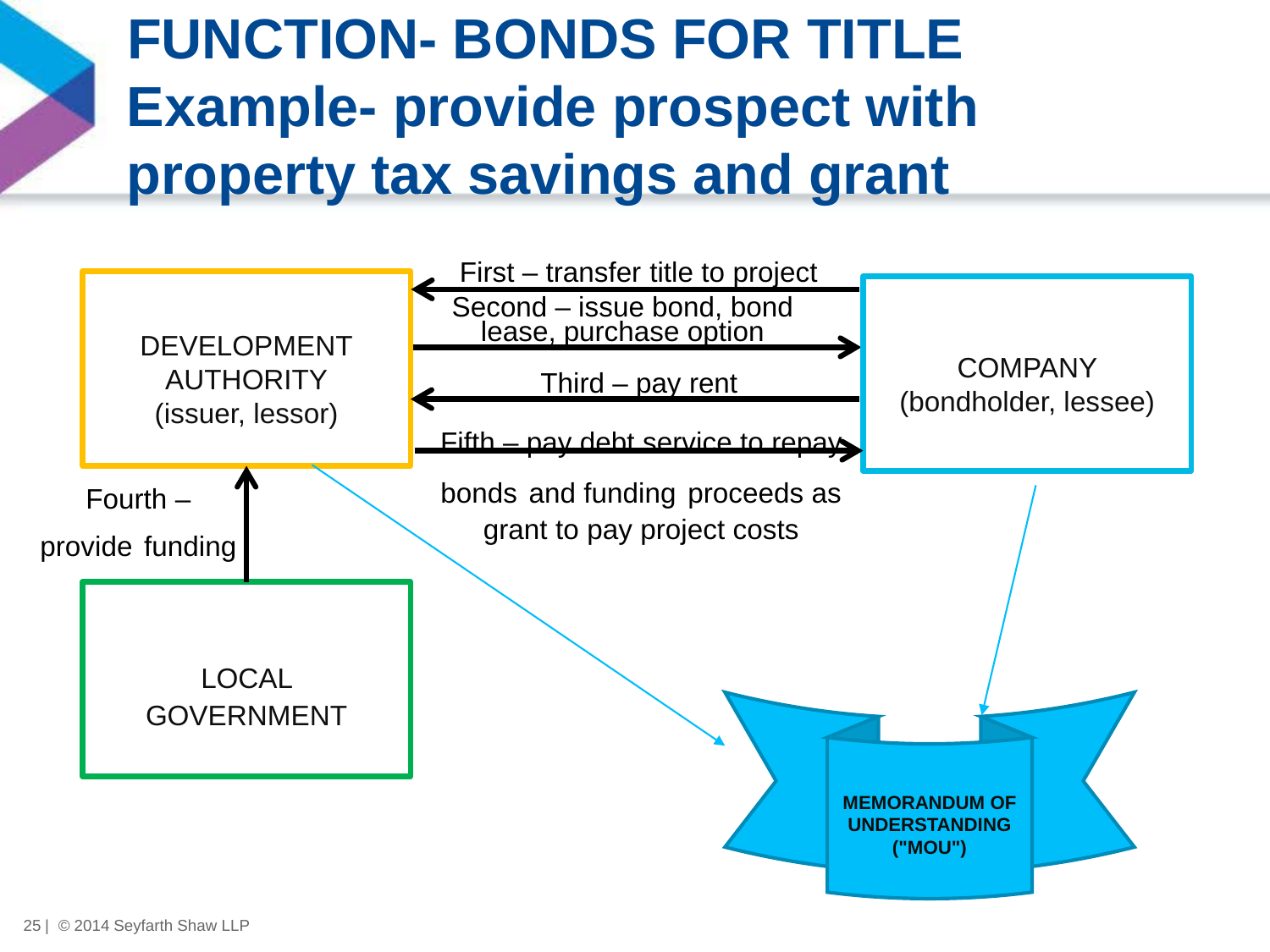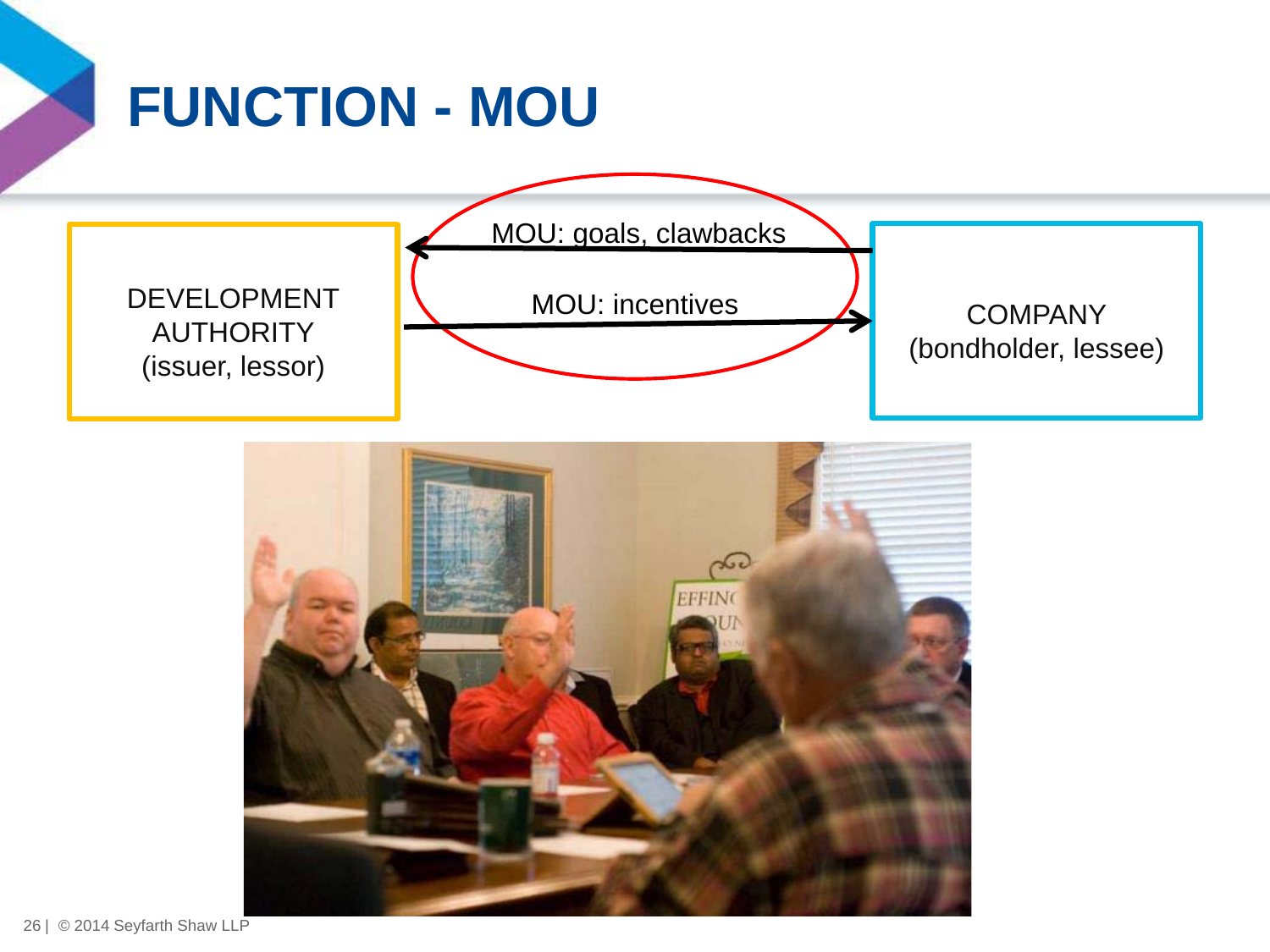

- 1. A "gift or gratuity" is unconstitutional (a few Local Constitutional Amendments provide limited exceptions).
- 2. The opposite of a "gift" is a "bargain." The MOU evidences the bargain. The goals and clawbacks are the consideration flowing to the public sector to offset the incentives.
- 3. The "bargain" is judicially validated when the development authority's bonds are validated.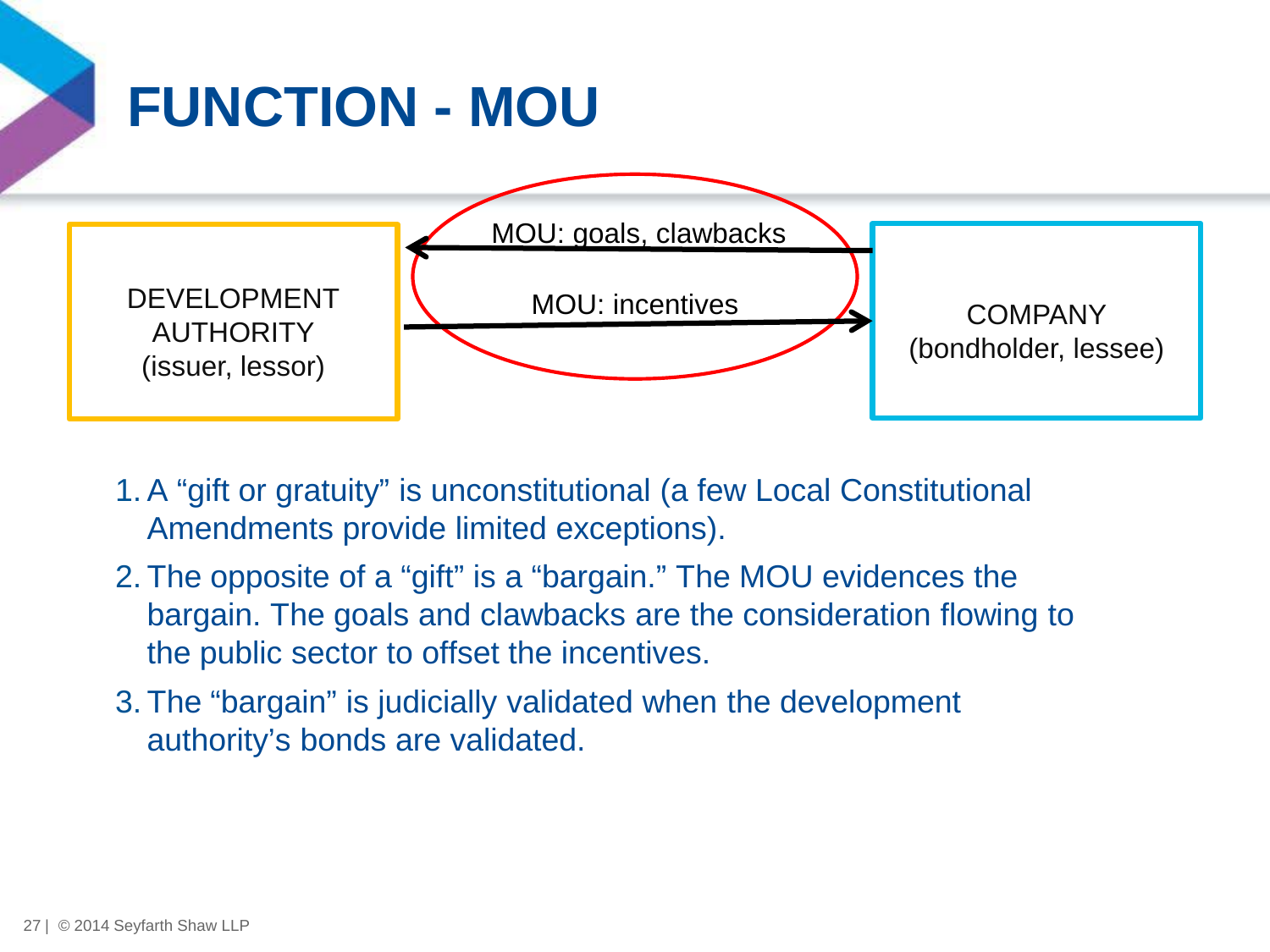

# **FUNCTION - MOU**

4. No development authority has "abatement" powers. Rather, basis for property tax savings is

- leasehold valuation,
- usufruct,
- or exempt property,

depending on development authority and local policy.

Bond-financed sale-leaseback structure needed regardless for legal reasons

- Called "bonds for title"
- Not "phantom bonds"

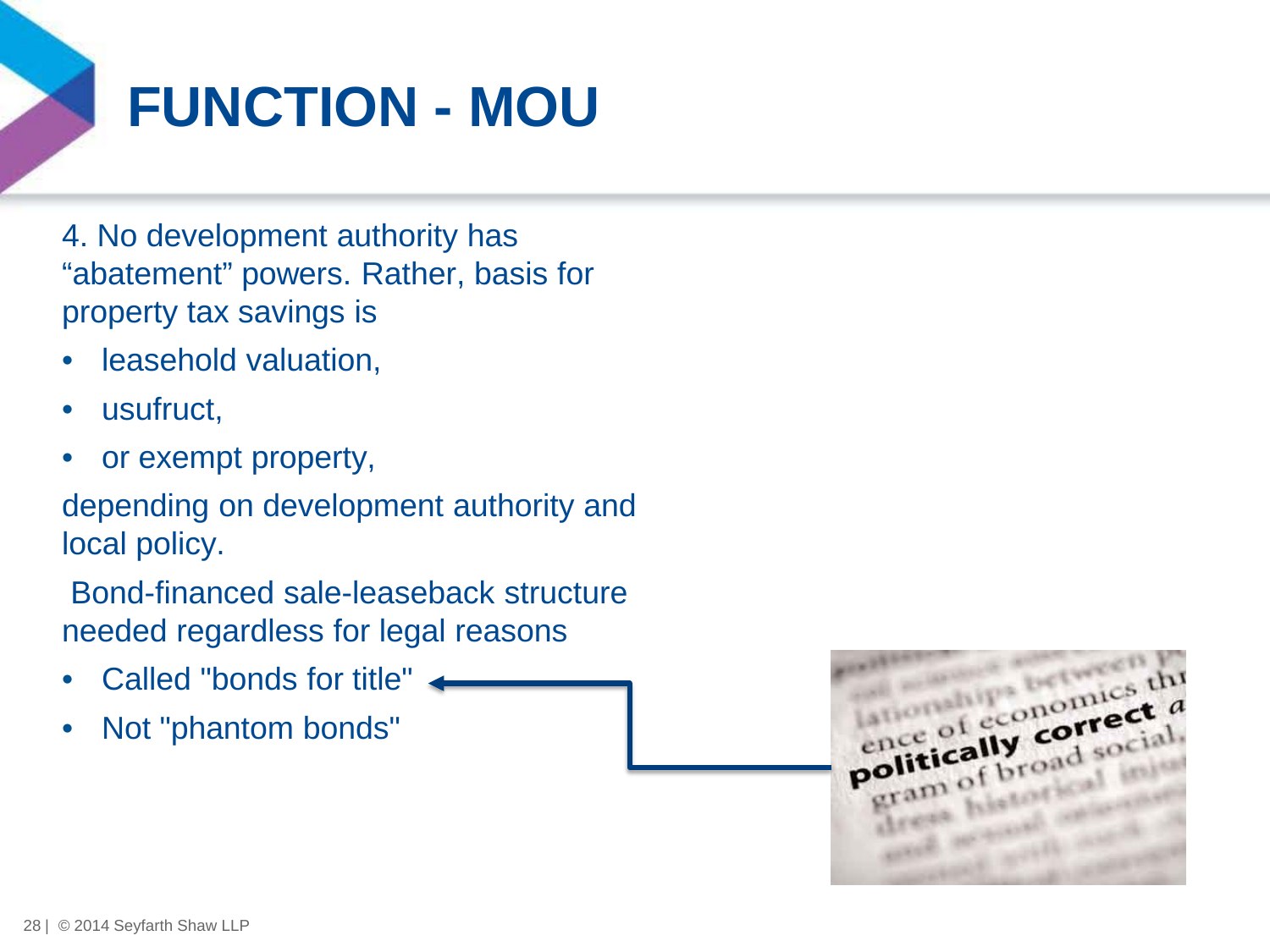

# **FUNCTION - MOU**

4. No development authority has "abatement" powers. Rather, basis for property tax savings is

- leasehold valuation,
- usufruct.
- or exempt property,

depending on development authority and local policy.

Leasehold valuation was "cutting edge" in 1981 (*Harris* case). Now per recent cases, Fulton County has appraiser testify at bond validations and apply "a reasonable discount rate associated with bond financing" to calculate the "value of the Lease for each year of the tenyear term" to justify its savings schedule and validate its bonds

Appraisal method considers annually the value of the purchase option, the value of the difference between the contract rent charged under the Lease and market rent, and the value of the reversionary interest to the Company.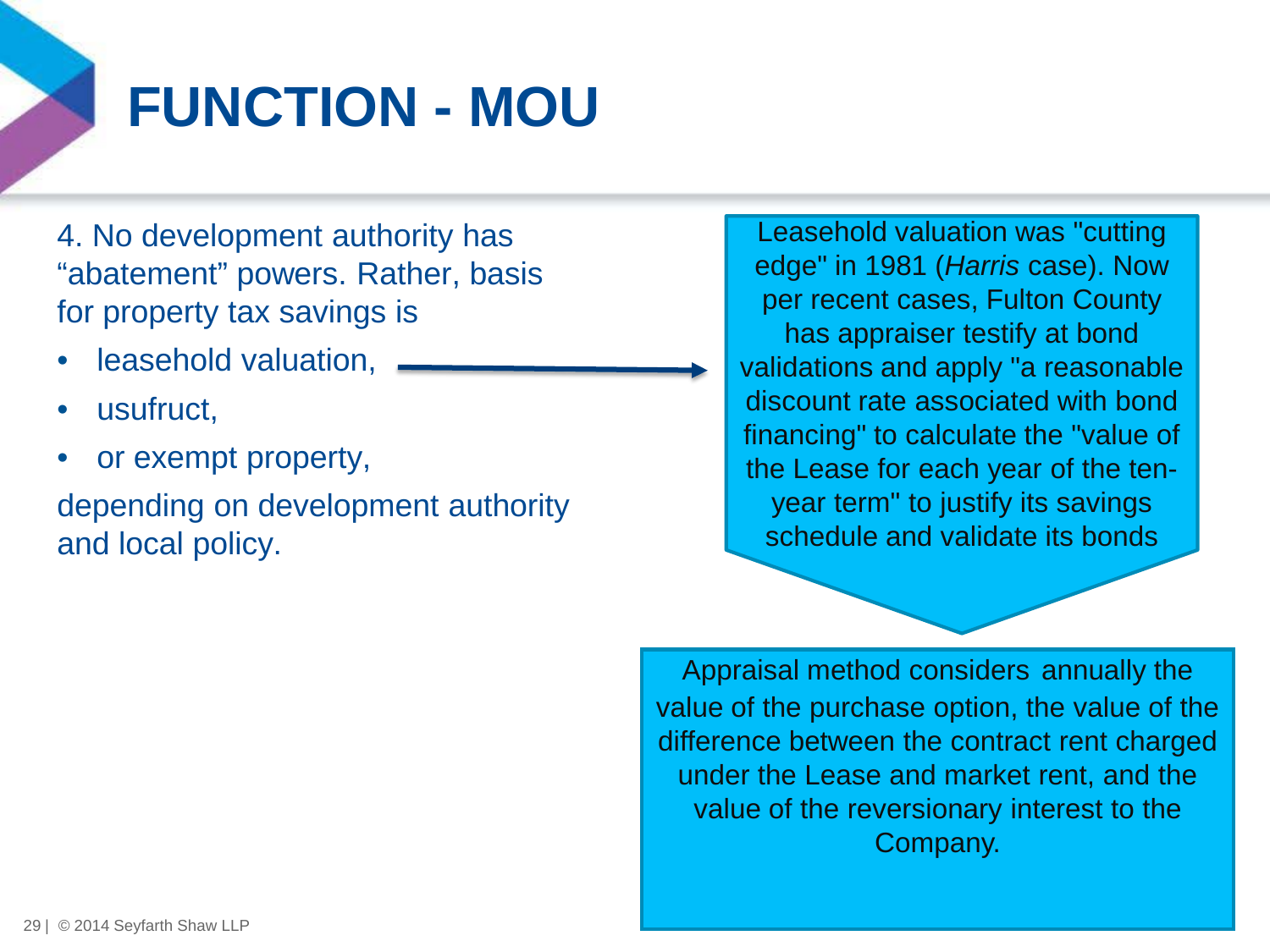

# **FUNCTION - MOU**

4. No development authority has "abatement" powers. Rather, basis for property tax savings is

- leasehold valuation,
- usufruct,
- or exempt property,

depending on development authority and local policy.

Bond-financed sale-leaseback structure needed

regardless for legal reasons.

Usufruct was "cutting edge" in 2004 (*Diversified Golf* case). Now per PILOT Restriction Act (2009), taxing authority consents are required if payments in lieu of taxes ("PILOTs") are pledged to secure bonds in many situations BUT NOT REQUIRED in typical bonds for title transaction.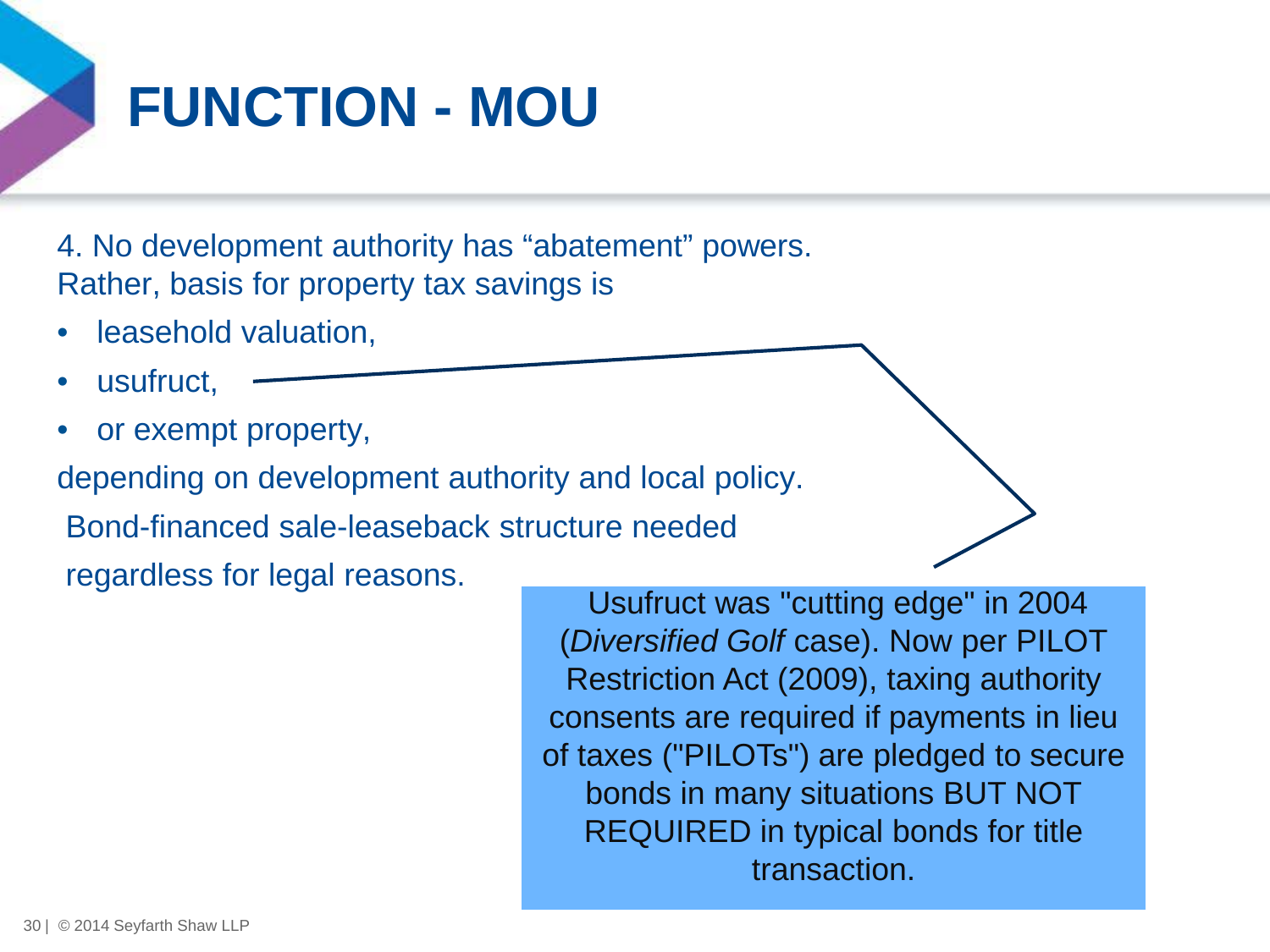### **FUNCTION - IGA**



1.Proper property tax savings structure does not strictly require local government approval but is good policy. Local government is a "stakeholder" with the development authority. There are other stakeholders.

2.IGA typically commits economic development millage. Pledge of noneconomic development millage might be possible depending on project.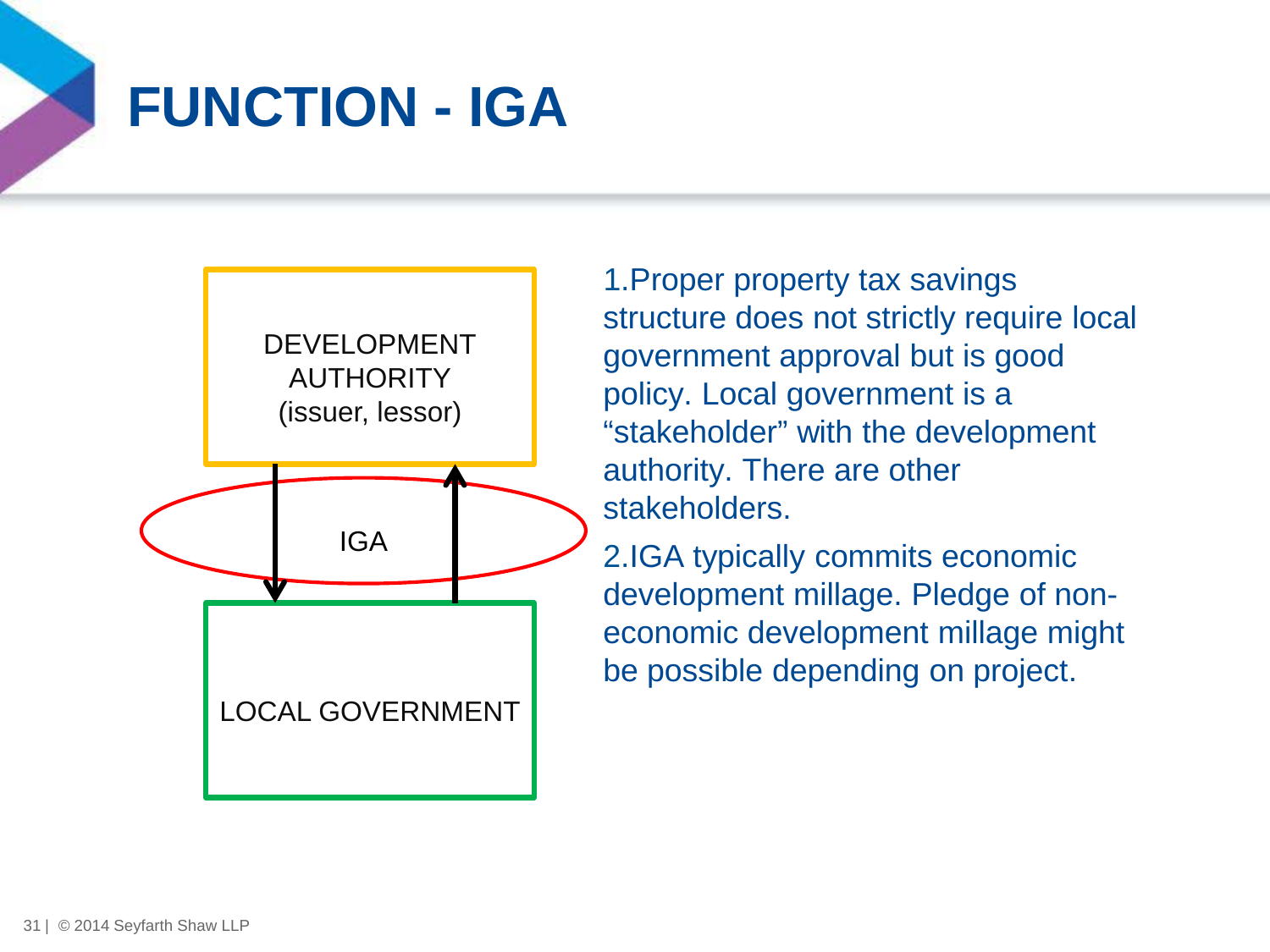

## **FUNCTION - IGA**



3. Development authorities do not have taxing power. Some Local Constitutional Amendments (LCAs) permit or require the local government to assess millage to support its Constitutional development authority. A few LCAs require this if bonds issued by those Constitutional development authorities go into default.

4. Unlike local government, development authority can enter into multiyear contract (here, MOU) with private body; here, the Company.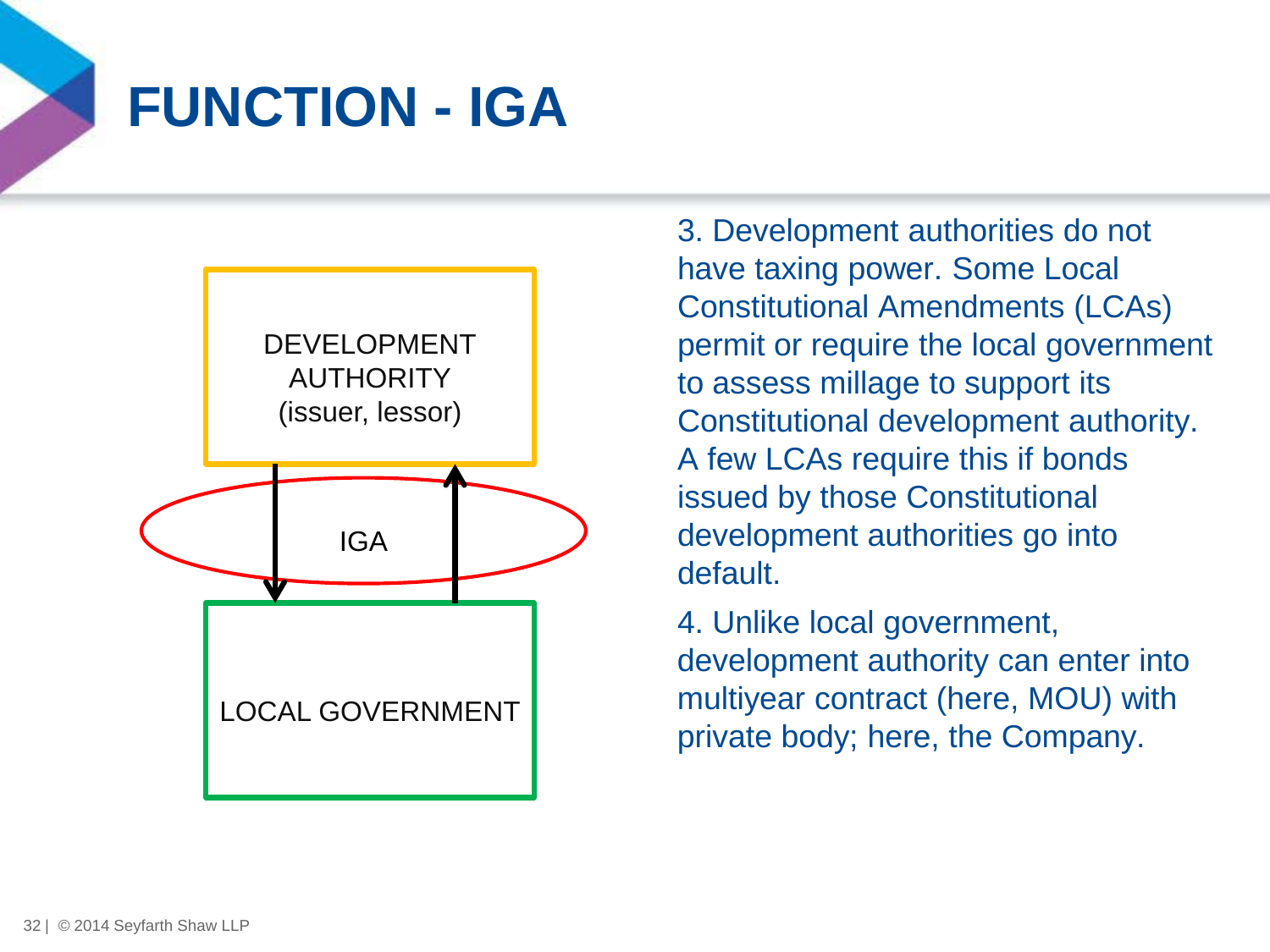# **FUNCTION – PROJECT**



1.Development authority project must be authorized.

2.Statutory authority: Constitution authorizes projects that develop "trade, commerce, industry and employment opportunities." Development Authorities Law lists projects (A)-(N) in O.C.G.A. Sec. 36-62-2(6). Most are industrial.

3.Constitutional authority: Its Local Constitutional Amendment (LCA) is part of Constitution. Some LCAs authorize public projects; e.g., public golf projects or public road projects. Some LCAs are more restrictive than the Development Authorities Law; e.g., some IBAs can only carry out industrial projects.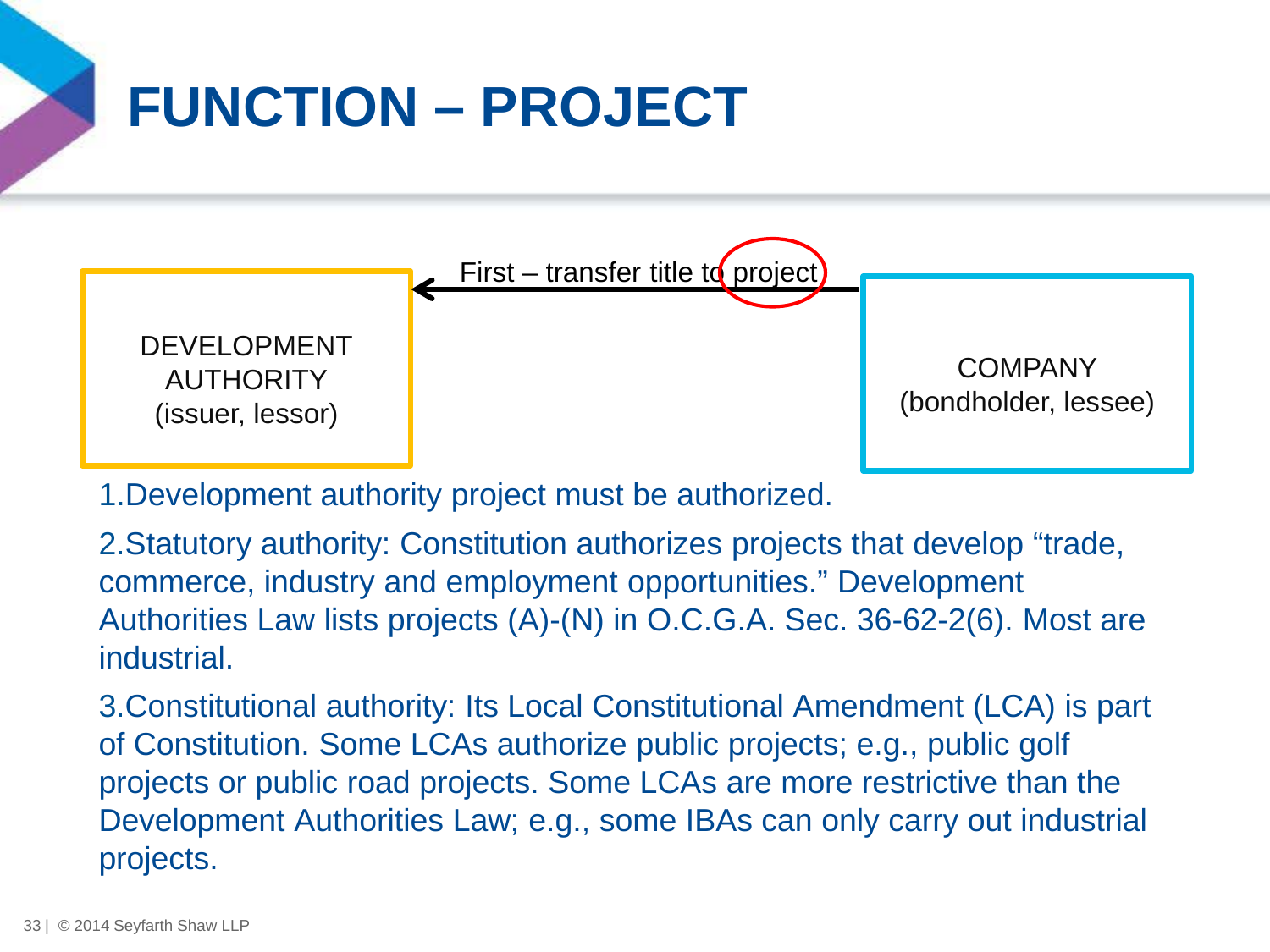

# **FUNCTION – BONDS**

DEVELOPMENT AUTHORITY (issuer, lessor)

Second – issue bond, bond<br>lease, purchase option

COMPANY (bondholder, lessee)

- 1. Development authorities can issue bonds, and have them validated, because authorized by the Development Authorities Law (statutory development authority) or Local Constitutional Amendment (Constitutional development authority).
- 2. Statutory development authorities are not authorized to issue promissory notes, but most Constitutional development authorities are.
- 3. Bonds can only be issued for projects that are authorized under state law. Federal income tax law determines whether or not the bonds are taxexempt.

No provision to validate URA bonds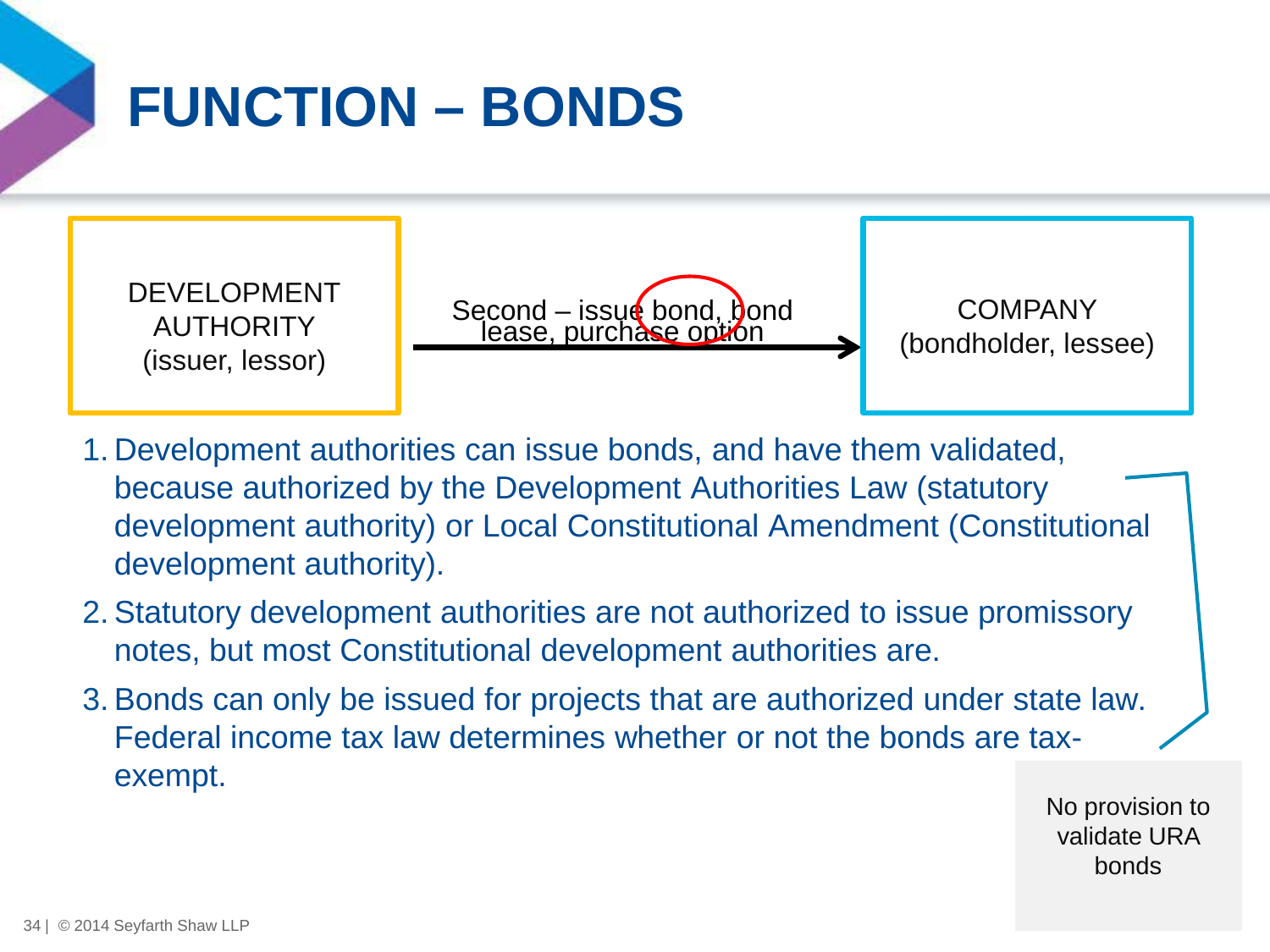

# **FUNCTION – BONDS**

DEVELOPMENT **AUTHORITY** (issuer, lessor)

Second – issue bond, bond<br>lease, purchase option

COMPANY (bondholder, lessee)

4. Statutory development authority bonds are revenue bonds, not general obligation bonds of development authority or local government.

5. Constitutional development authorities can usually issue bonds or notes that are their own general obligation, but not general obligation of local government, in addition to revenue bonds or revenue notes.

6. Statutory development authority can only issue bonds if project will increase or maintain employment in its area of operations. Exceptions: certain infrastructure projects; refunding bonds. Some Constitutional development authorities cannot issue bonds if project would reduce employment elsewhere in Georgia.

**Statutory** DDA- no jobs requirement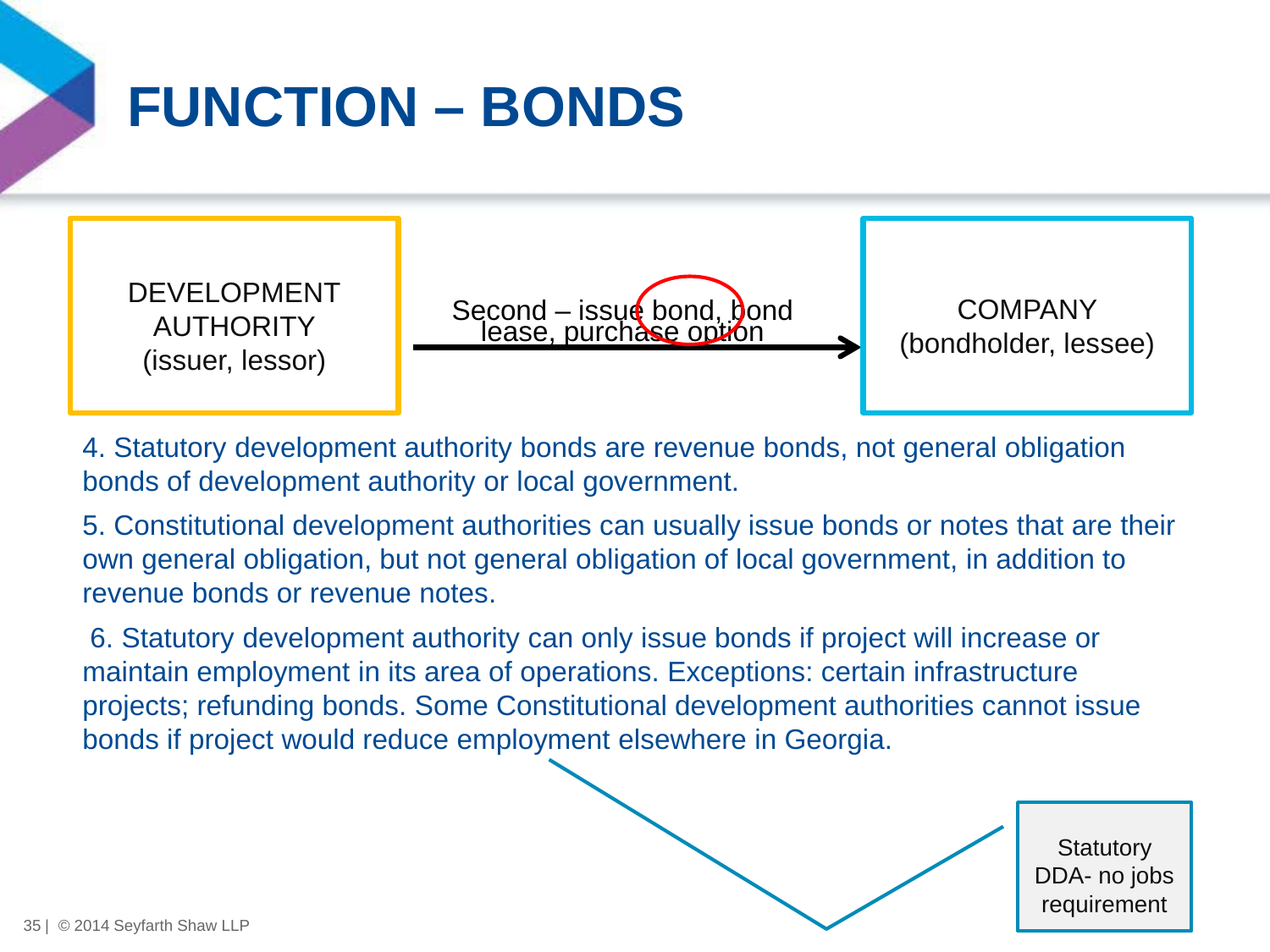# **FUNCTION- VALIDATION**

- Validation-It's not just the law, it's a good idea!
- Bonds are validated in Court
	- ► development authority promissory notes are not validated
- Judge's final validation order is "forever incontestable and conclusive." Ga. Const. Art. IX, Sec. VI, Para. IV

DDA can validate its notes

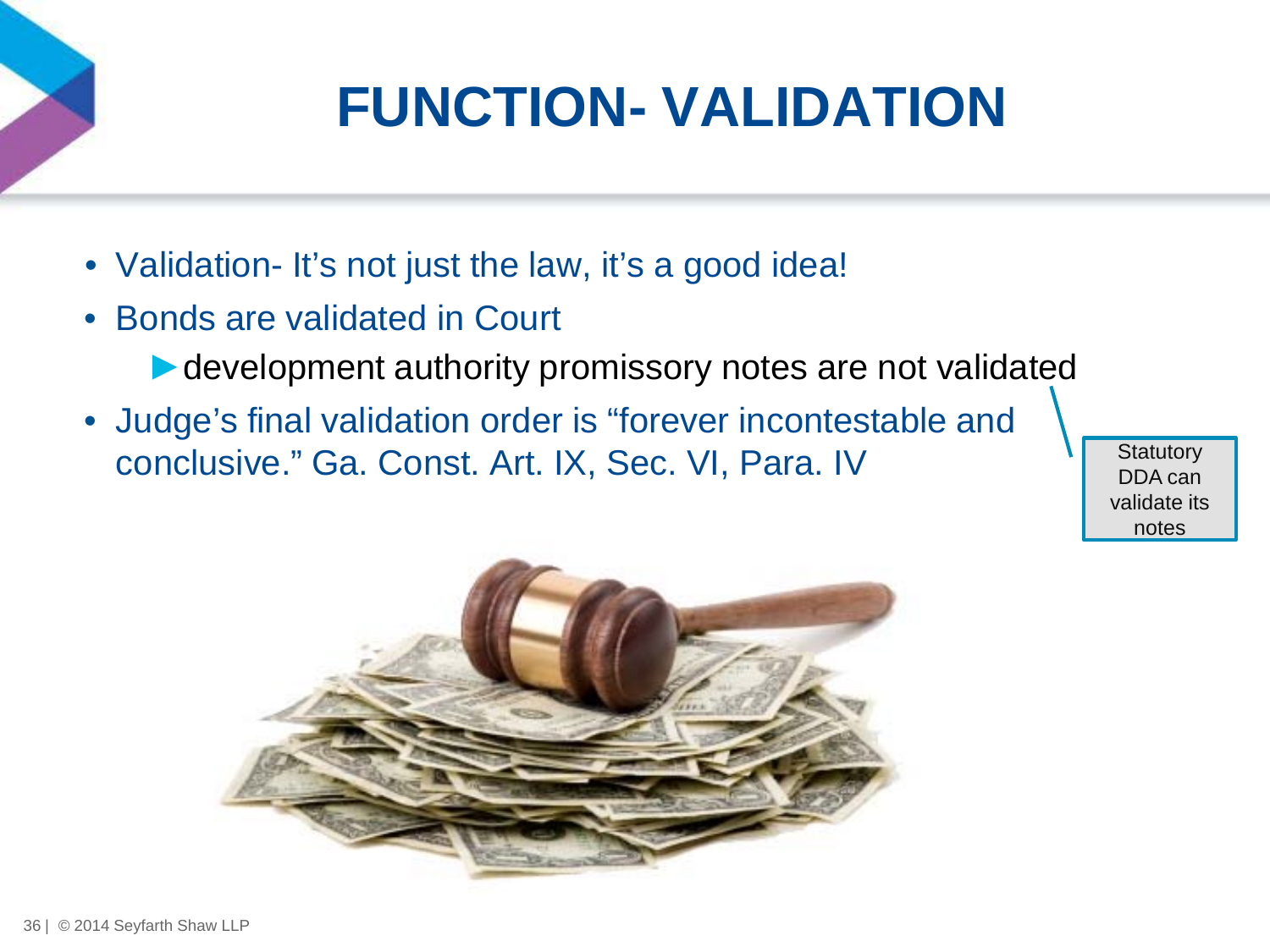# **FUNCTION- VALIDATION**

- Traditional- Use validation orders to cover-
	- ▶Incentives don't violate Constitutional prohibition of "Gifts and Gratuities"
	- ►Validity of "abatement" structure
		- leasehold valuation
		- usufruct
			- nontaxable lease
			- PILOT (payment in lieu of taxes) bonds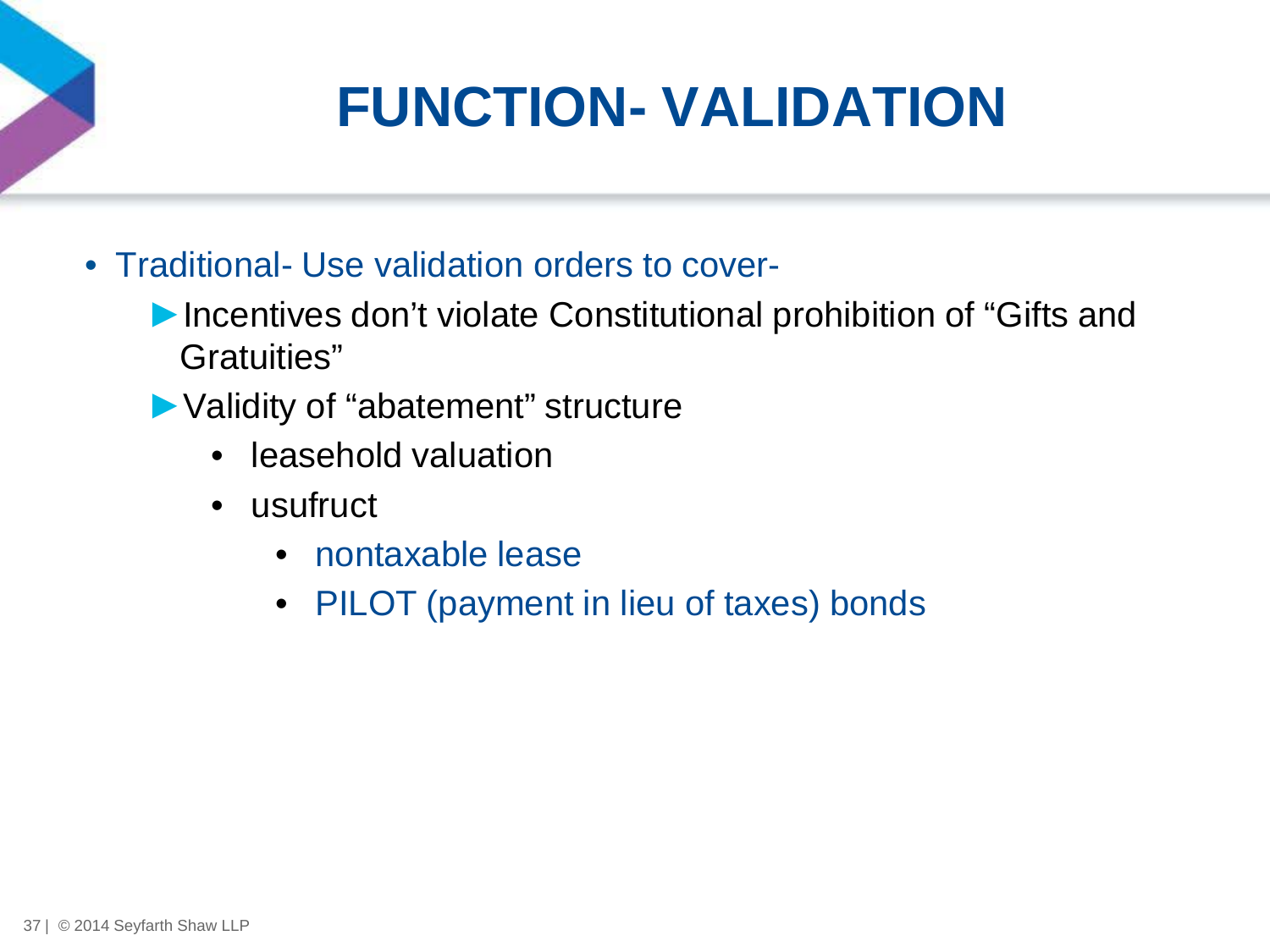# **FUNCTION- VALIDATION**

Now- Also use validation orders to cover-

- if the project is a public/private project (P3), it is Constitutional because properly integrated
- the project is not subject to the Georgia Local Government Public Works Construction Law (O.C.G.A. Sec. 36-91-1 *et seq.*)
- the bonds are not subject to the PILOT Restriction Act (O.C.G.A. Sec. 36- 80-16.1)
- the bond issue and the expenditure of the proceeds thereof are exempt from the performance audit and performance review provisions of O.C.G.A. Sec. 36-82-100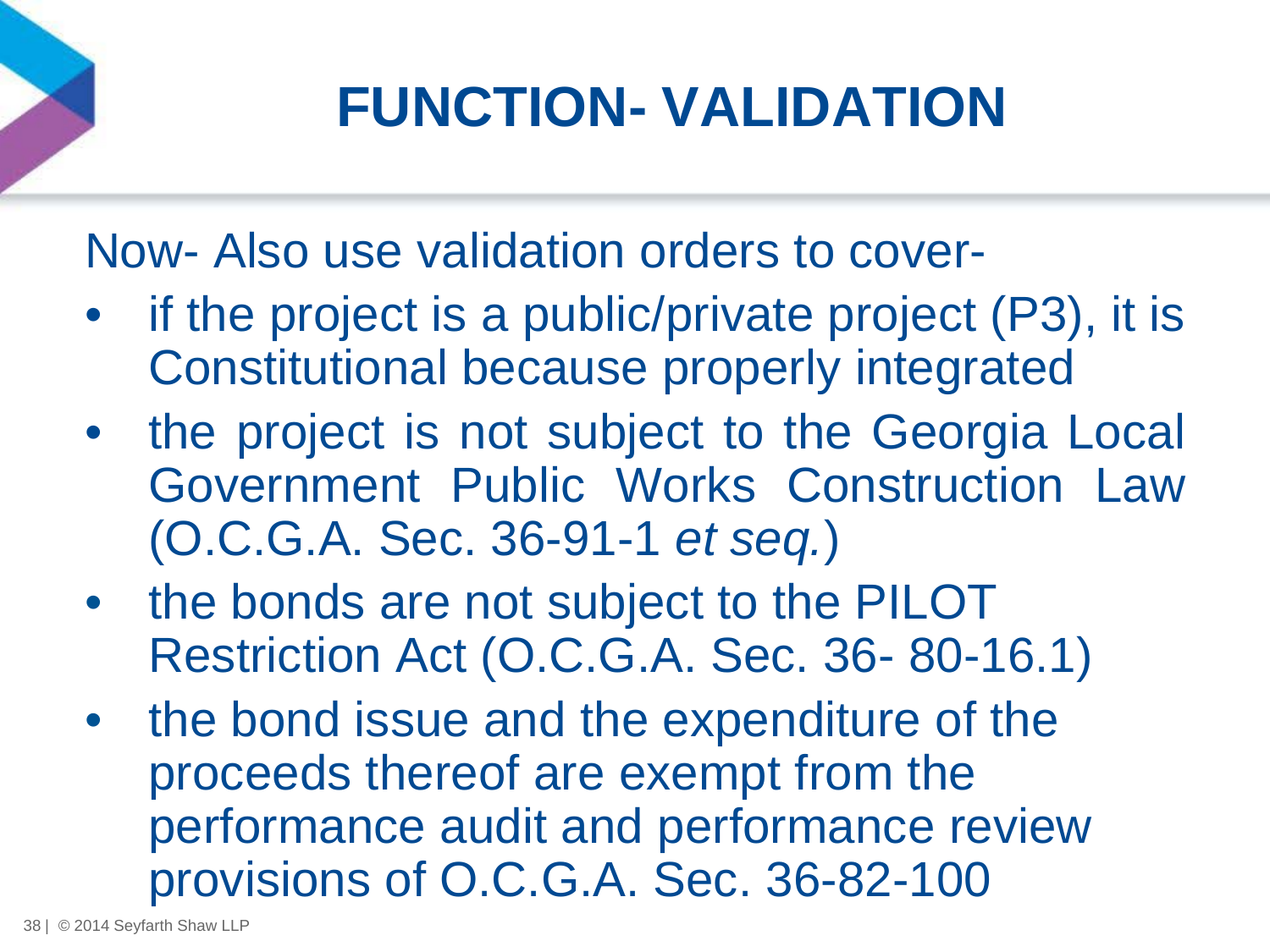# **FUNCTION – JURISDICTION**



Second – issue bond, bond lease, purchase option

Fifth – pay debt service to repay bonds and grant proceeds to pay project costs

**COMPANY** (bondholder, lessee)

1.Development authority's jurisdiction is its "area of operations." Not defined for statutory development authorities, but considered to be its county or city.

2.Local Constitutional amendment (LCA) determines jurisdiction of Constitutional development authority. Some have "extraterritorial" jurisdiction outside borders of parent local government.

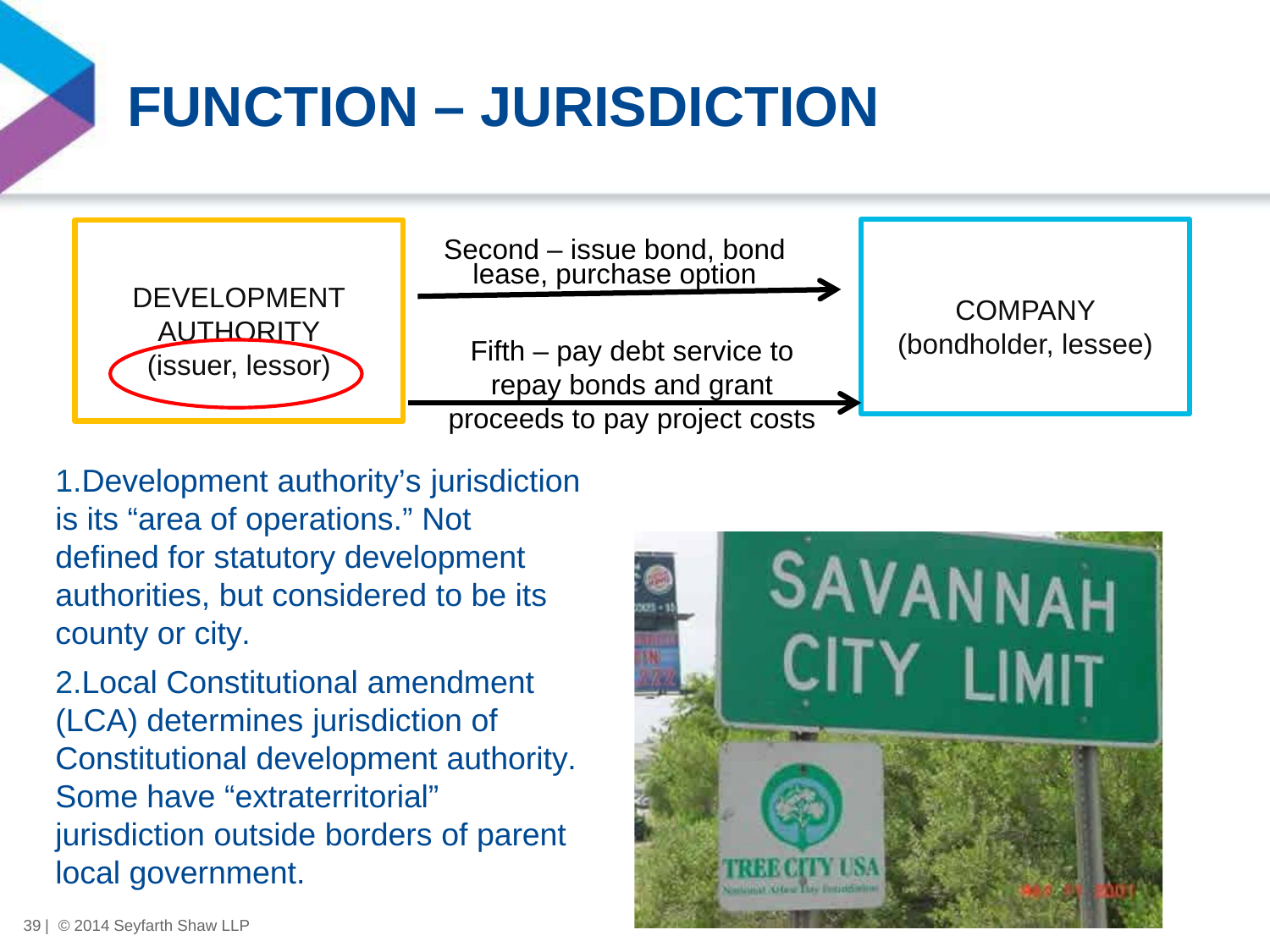# **FUNCTION – JURISDICTION**



3. JDA has jurisdiction throughout member local governments. Members do not have to be contiguous, but contiguous statutory county development authorities have \$500/job increase in job tax credit.

4. For statutory JDAs, concurrent resolutions of local governments determine: number of directors, number of director appointments per local government, terms of office of directors, and residency requirements.

5. Statutory county JDAs must be active and bona fide, have a board of directors, meet at least quarterly, and have an operational business plan. A county may belong to more than one statutory county JDA.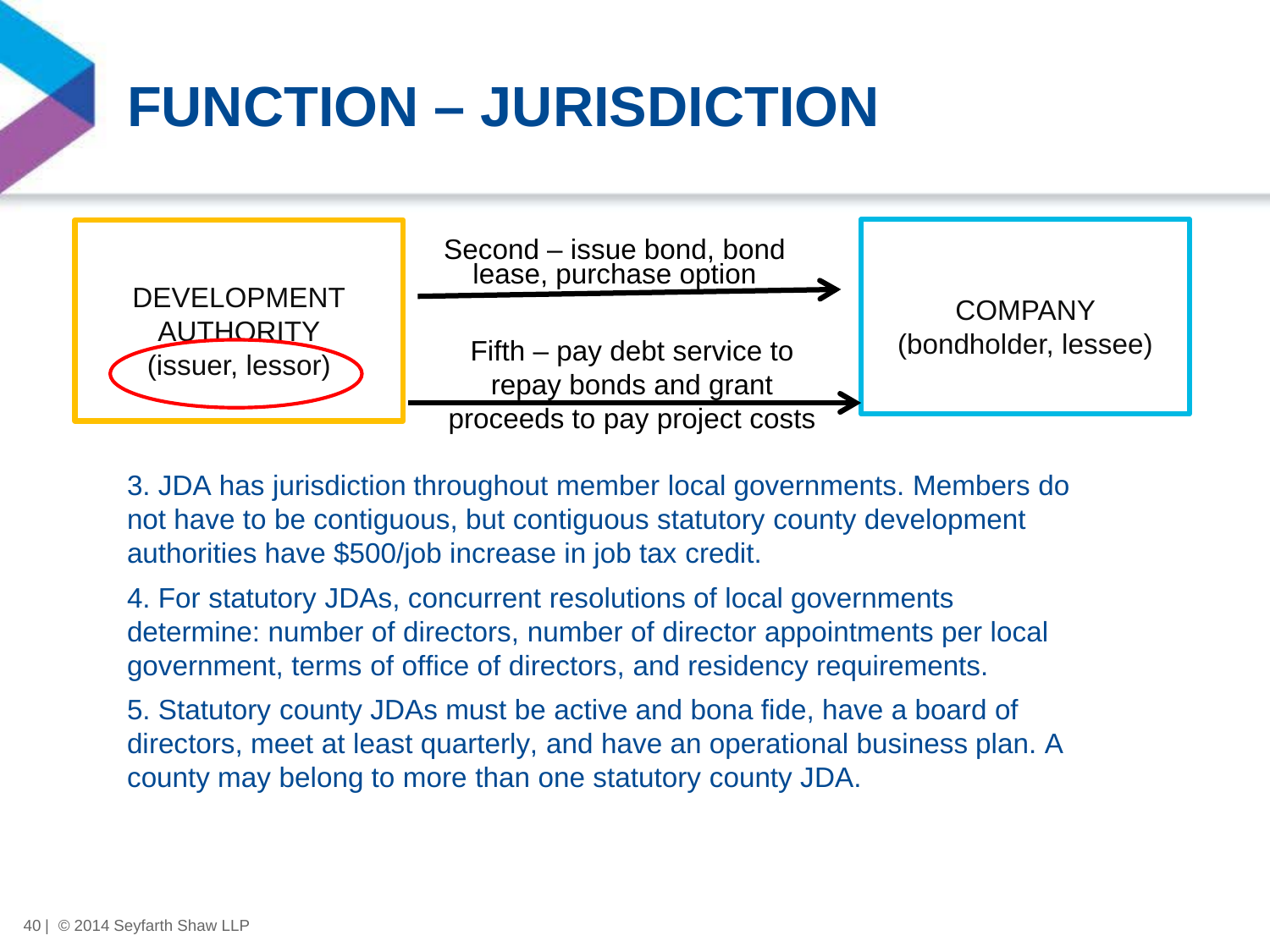# **FUNCTION – JURISDICTION: JDAs**



41 | © 2014 Seyfarth Shaw LLP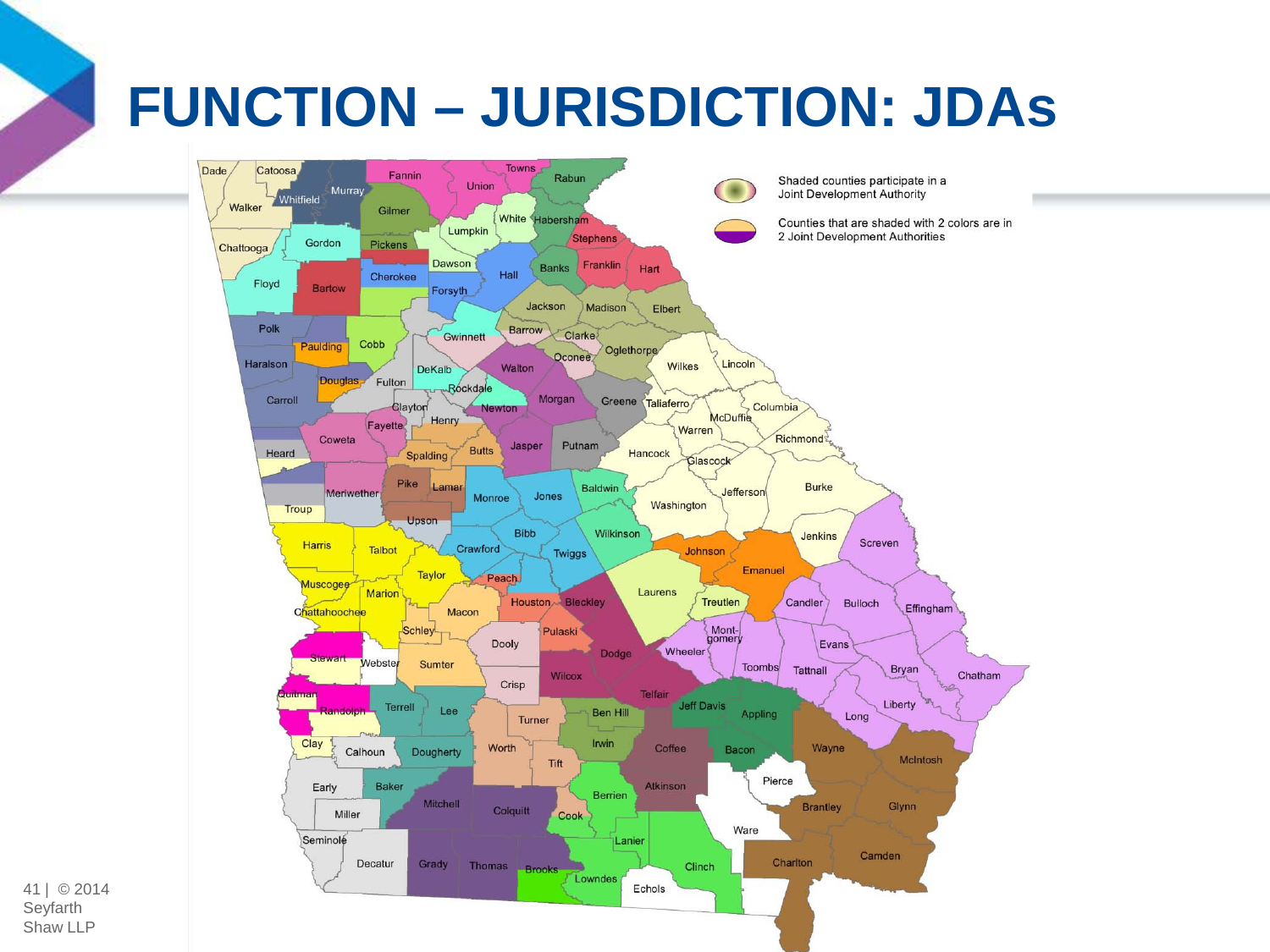

# **FUNCTION – LEASE AND PURCHASE OPTION**



- 1. Statutory development authority cannot operate a project. Has to place it under a lease, sales contract or management contract with private body. Exceptions: land for industrial park; sports facility or amphitheater. Lease has to be triple net (NNN). Most Constitutional development authorities are allowed to operate or manage projects without leasing them.
- 2. If statutory development authority issues bonds to finance project, lease must "amortize" bonds. Exception: there are precedents for pledging revenues other than rents to pay bonds; e.g., economic development millage. Projects for some Constitutional development authorities are required to be "self-liquidating."
- 3. Purchase option usually nominal amount once bonds paid off. Any outstanding clawbacks should be payable at or before closing

Competitive bidding applies to disposition by URA of real property to private sector.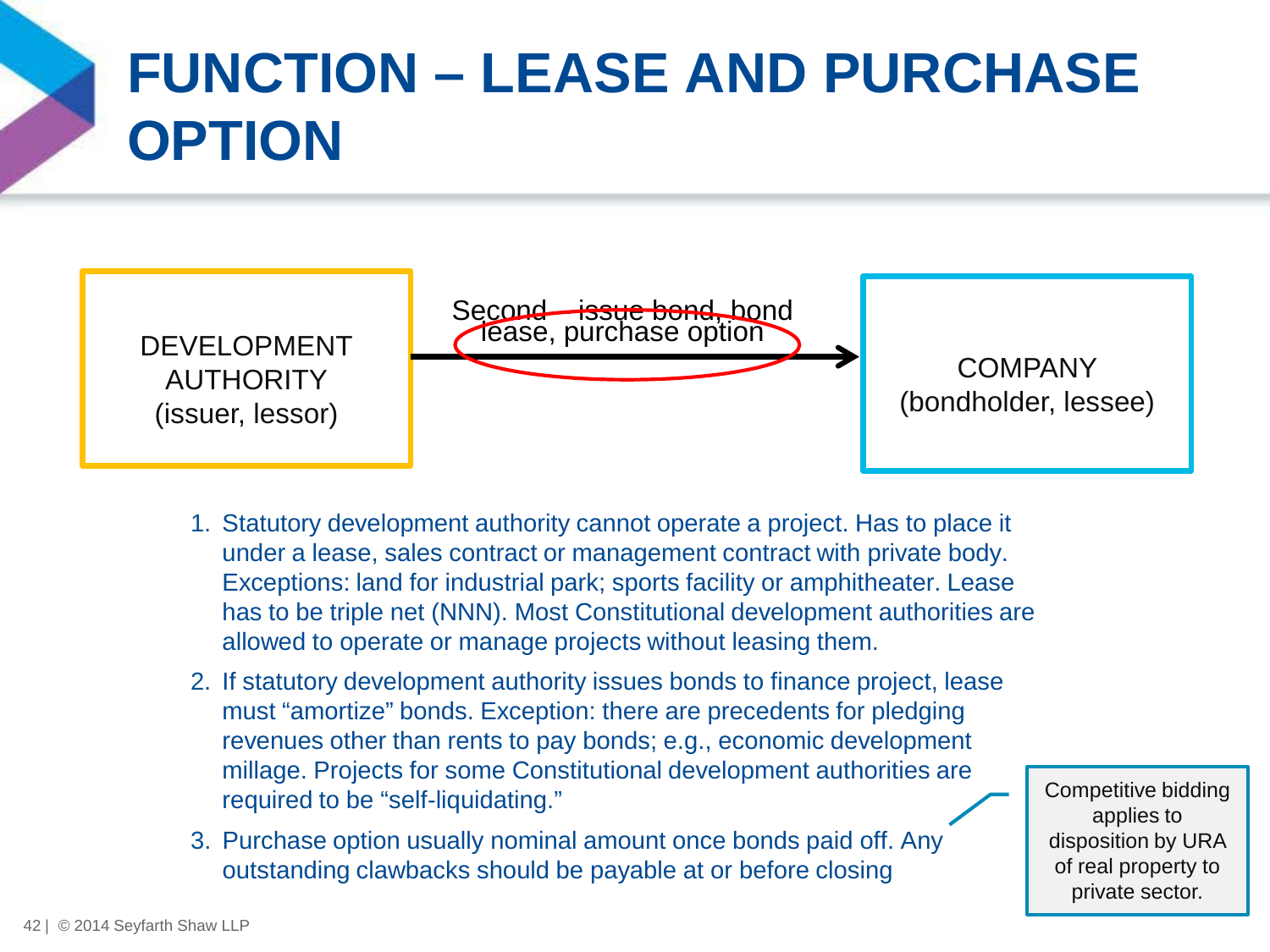

## **CONCLUSION** DE-CONSTRUCTING DEVELOPMENT AUTHORITIES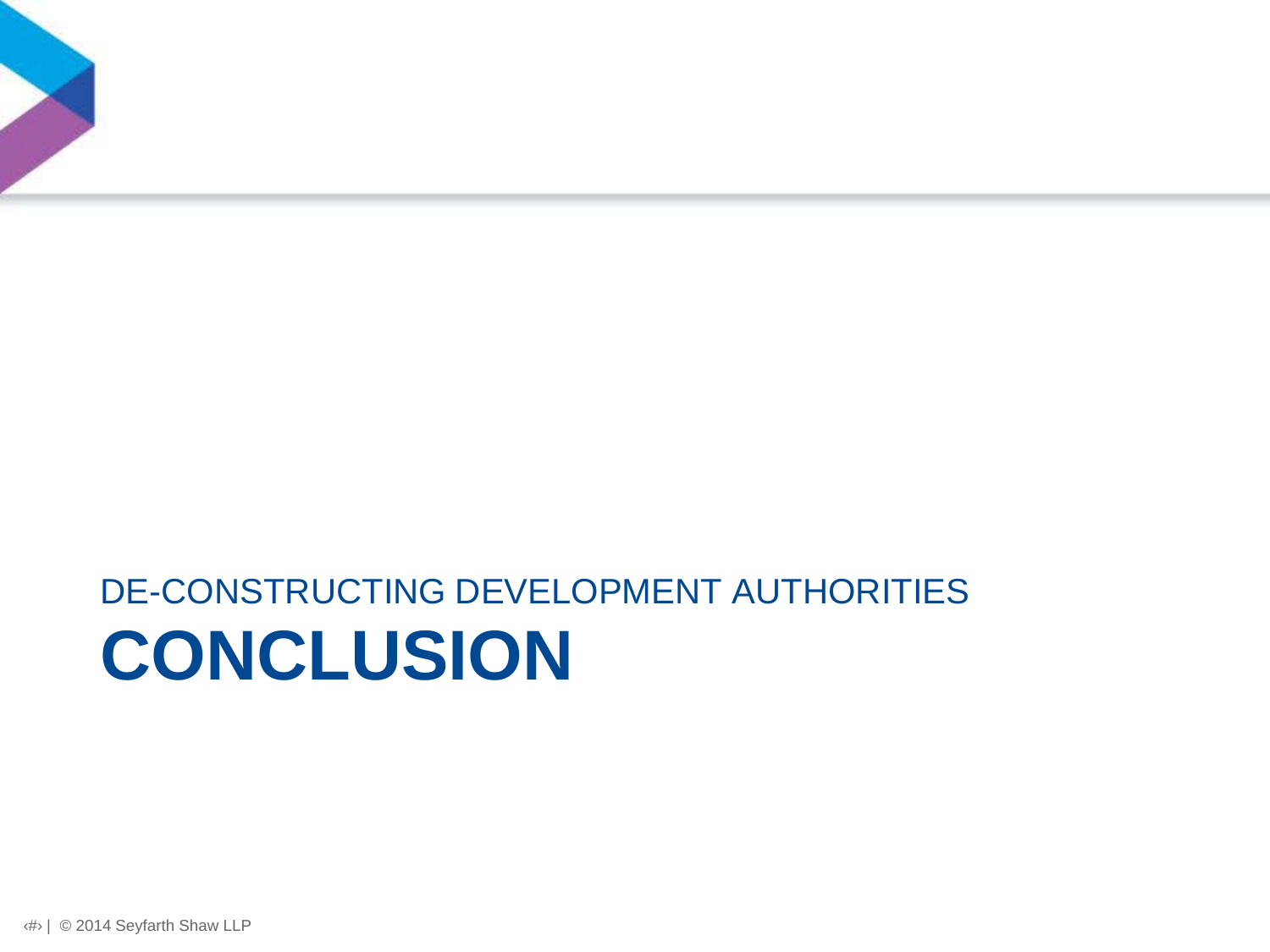# **CONCLUSION**

- THE RULES GOVERNING DEVELOPMENT AUTHORITIES GET MORE COMPLICATED EVERY YEAR
- DEVELOPMENT AUTHORITIES ARE AN INDISPENSABLE TOOL FOR ECONOMIC DEVELOPMENT
- STAKEHOLDERS MUST UNDERSTAND
	- ►CORPORATE GOVERNANCE
	- ►THE ROLE OF THE BOARD, THE OFFICERS, AND THE **STAFF**
	- ►RELATIONSHIPS WITH OTHER PUBLIC BODIES
	- ►DO'S AND DON'TS
	- ►CAN'S AND CAN'TS
- I HOPE THIS PRESENTATION WILL HELP!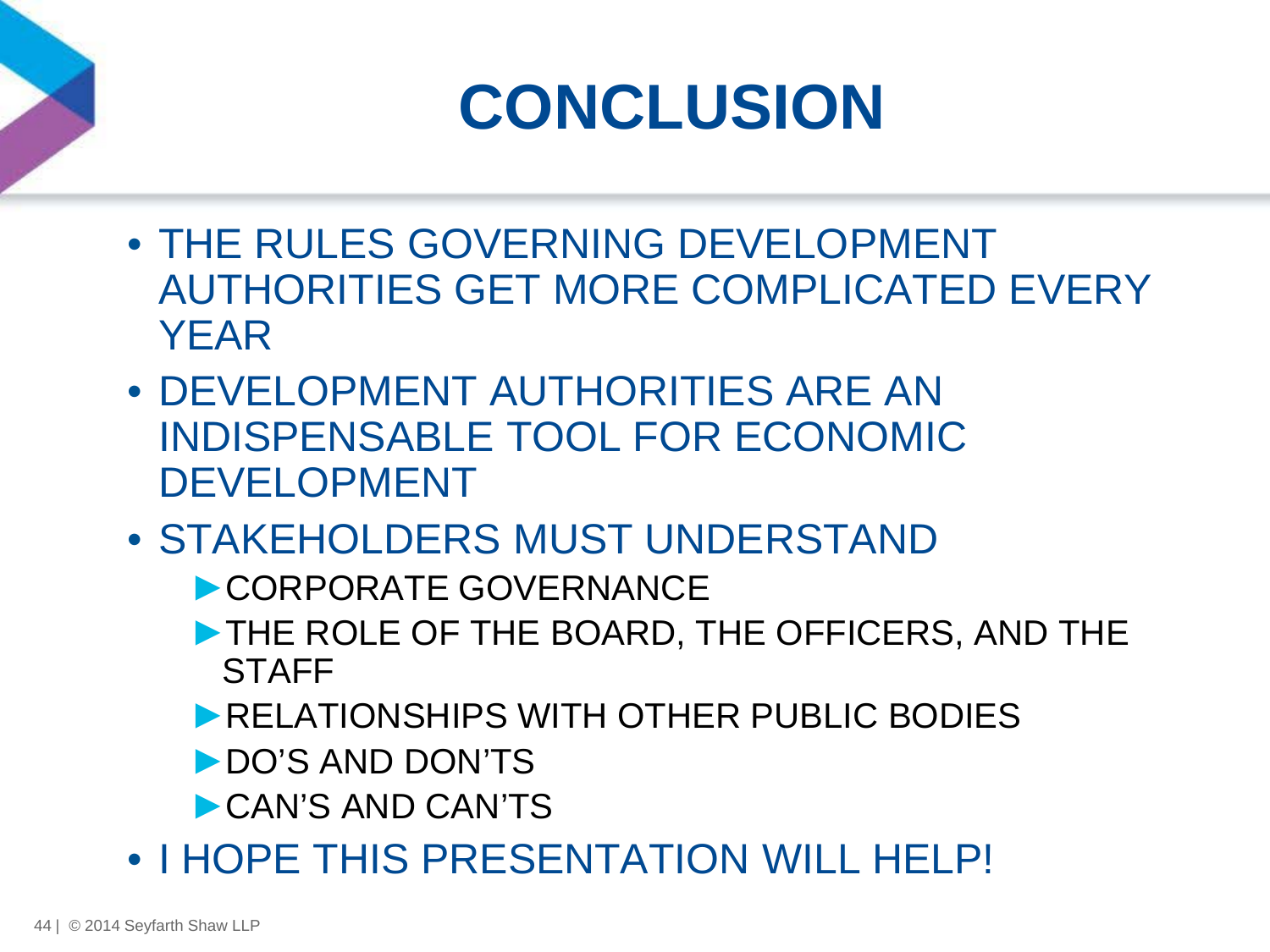## **REFERENCES**

THIS PRESENTATION AND OTHER REFERENCES CAN BE DOWNLOADED AS FOLLOWS:

- January 2013 "Development Authorities 101"
- June 2012 "Bonds 101"
- June 2011 "TIFs and TADs in Tough Times"; TIFs and TADs Questions and Answers
- January 2011 "Introduction to Tax-Exempt Bonds"
- January 2011 "Introduction to 'Taxable Floaters' "
- January 2011 "Everything You Need To Know About Joint Development Authorities"
- August 2010 "Bonds For Title"

at http://danmcrae.info/whitepapers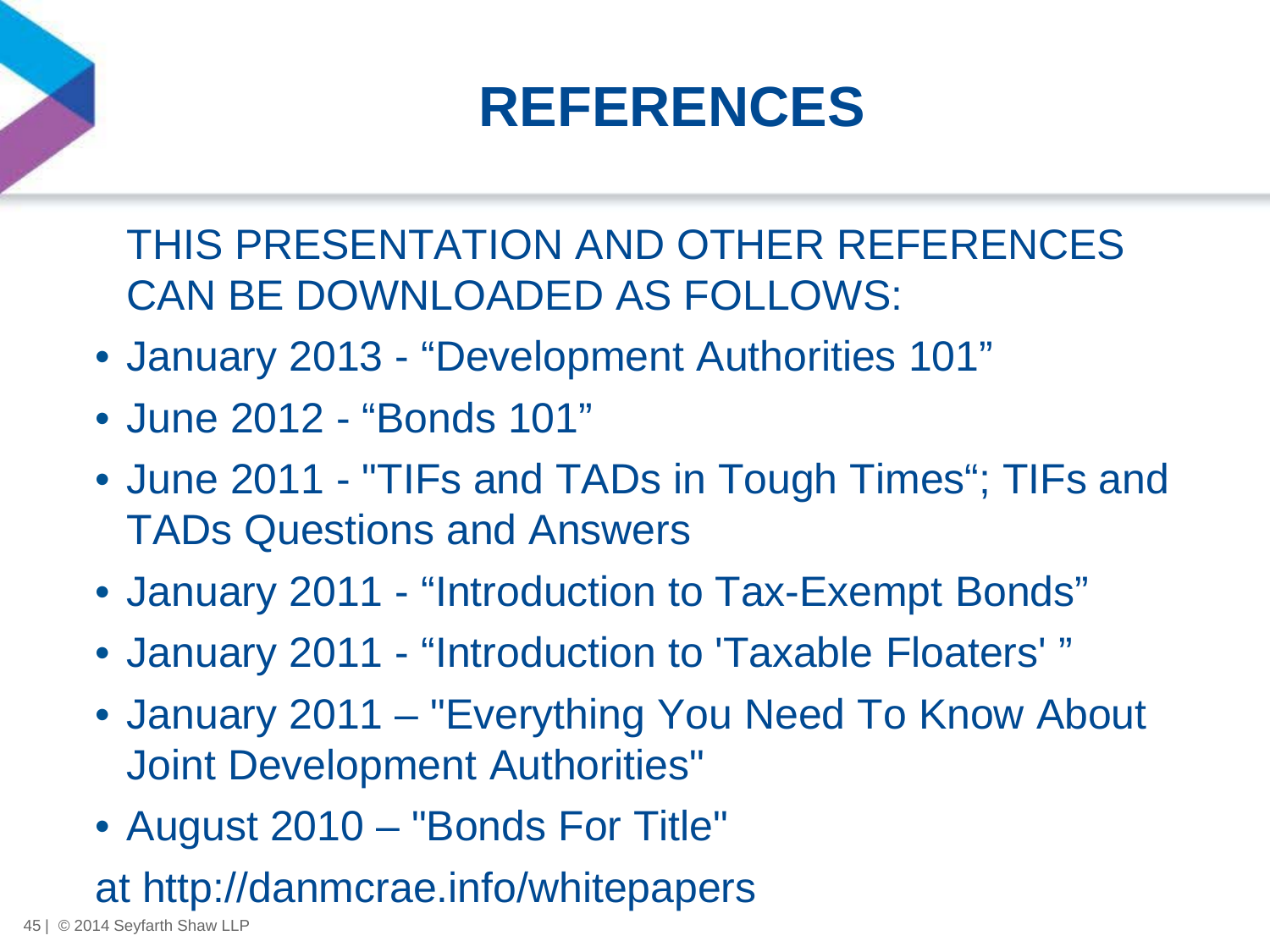



Daniel M. McRae, Partner Seyfarth Shaw LLP 1075 Peachtree Street, N.E., Suite 2500 Atlanta, Georgia 30309 Telephone: 404.888.1883 dmcrae@seyfarth.com http://danmcrae.info

16541160